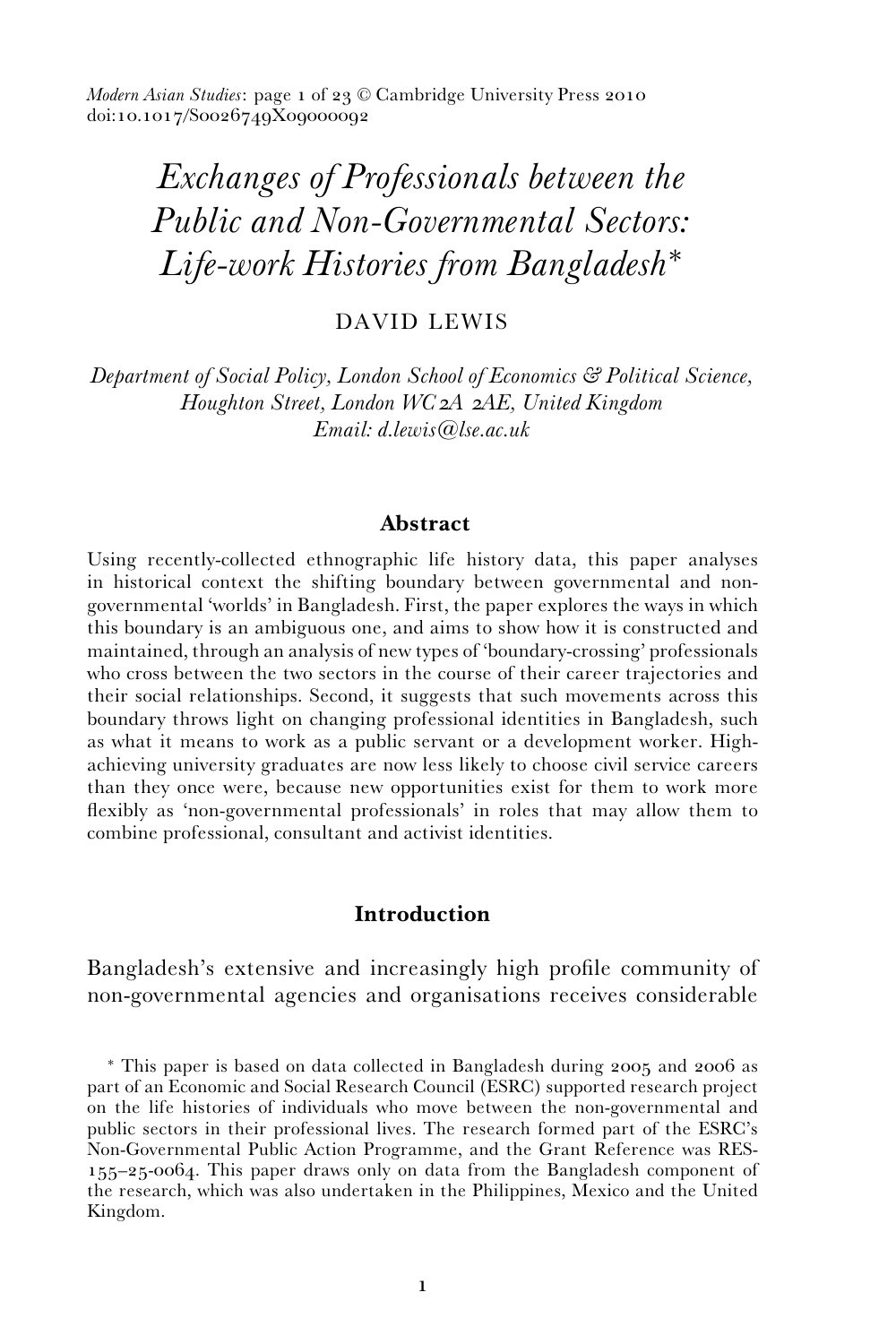attention from both researchers and policy-makers. Since the country's birth in 1971, it has evolved some of the largest and best-known non-governmental development organisations in the world—such as BRAC<sup>1</sup> and the Grameen Bank—while also containing many thousands of smaller and lesser known organisations and groups that operate in a diverse range of fields that include social services, employment generation, environment and human rights.<sup>2</sup> While the non-governmental agencies' international linkages with the aid industry have rightly been emphasized, $3$  attempts to analyse the nongovernmental organisation (NGO) phenomenon have too often been considered in isolation, both from the state and from wider Bangladesh society, history and politics.<sup>4</sup>

This paper discusses the ways in which the boundary between governmental and non-governmental activities operates. First, it explores the ways in which this boundary is an ambiguous one, and aims to show how it is constructed and maintained. It seeks to do this by analysing new types of 'boundary-crossing' professionals who cross between the two sectors in the course of their career trajectories and their social relationships. Second, the paper analyses the way such movements across the boundary can tell us about changing professional identities in Bangladesh and ideas about what it means to work as a public servant. The civil service is no longer a high prestige form of employment that attracts young people from elite families, but is increasingly populated by rural and provincial middle

<sup>&</sup>lt;sup>1</sup> BRAC was originally an acronym that stood for 'Bangladesh Rural Advancement Group', but since the organisation has grown and diversified 'BRAC' is no longer an acronym but is simply the name of the agency. See Smillie, Ian (2009). *Freedom From Want*: *The Remarkable Success Story of BRAC, the Global Grassroots Organization That's*

<sup>&</sup>lt;sup>2</sup> Hashemi, Syed M. and Hasan, Mirza. (1995). 'Building NGO legitimacy in Bangladesh: the contested domain'. In D. Lewis, ed., *International Perspectives on Voluntary Action: Reshaping the Third Sector*, pp. 124–131, London: Earthscan; White, Sarah C. (1999). 'NGOs, civil society, and the state in Bangladesh: the politics of representing the poor'. Development and Change, **30, 3:**  $307-326$ .

<sup>&</sup>lt;sup>3</sup> For example, Stiles, Kendall. (2002). 'International support for NGOs in Bangladesh: some unintended consequences'. *World Development,* **30, 5:** 835–846; Hossain, Naomi. (2005). *Elite Perceptions of Poverty in Bangladesh*. Dhaka: University

 $^4$  Lewis, David. (2004). 'On the Difficulty of Studying "Civil Society": NGOs, State and Democracy in Bangladesh'. *Contributions to Indian Sociology,* **38, 3:** 299–322; Lewis, David. (2005). 'Actors, ideas and networks: trajectories of the non-governmental in development studies'. In *A Radical History of Development Studies* ed. Uma Kothari, London: Zed Books.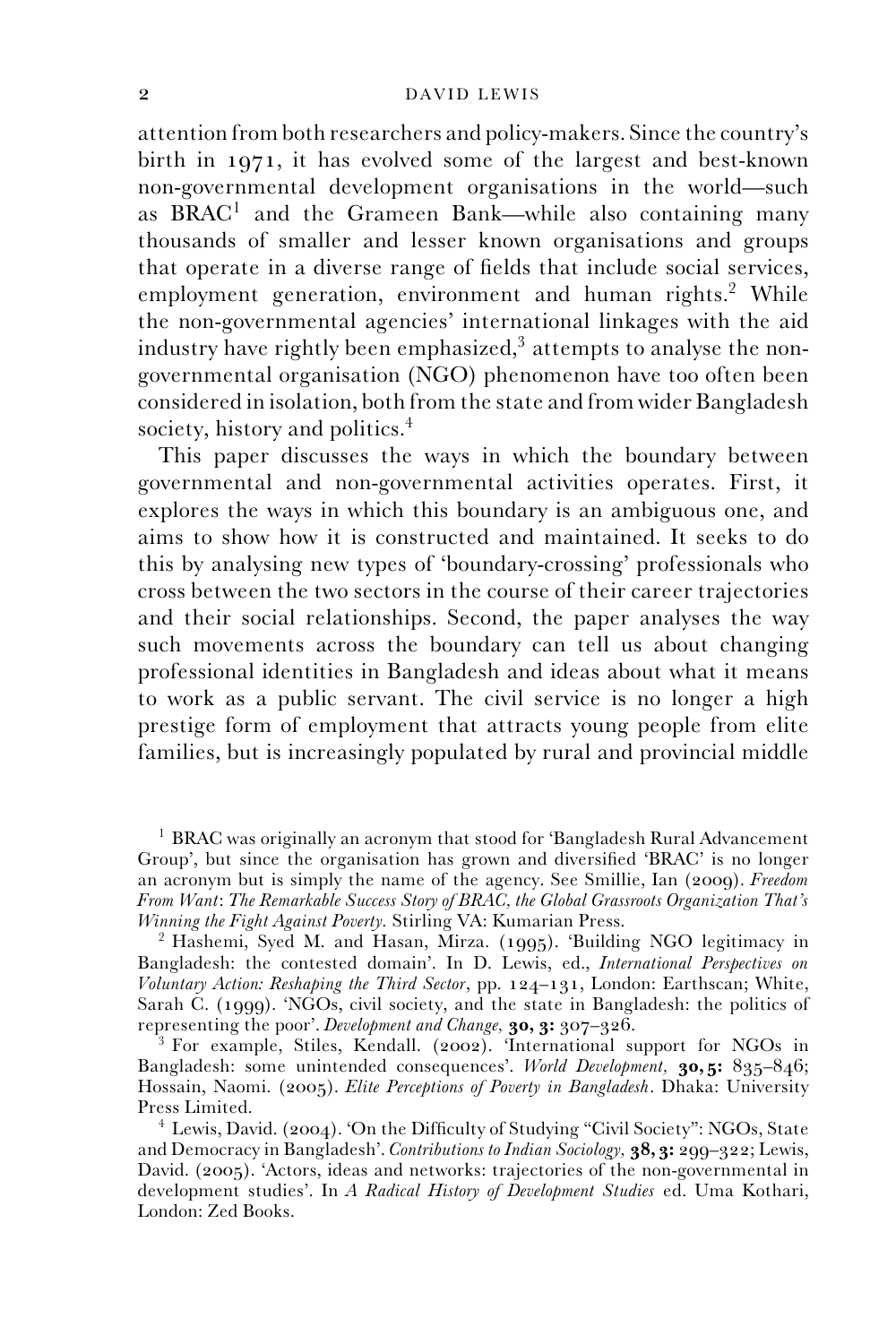class bureaucrats.<sup>5</sup> High-achieving university graduates are now less likely to choose civil service careers than they once were, because new opportunities exist for them to work more flexibly as 'nongovernmental professionals' in roles that may allow them to combine professional, consultant and activist identities. A recently collected set of ethnographic life-work histories helps reveal more of these ideas, identities and activities, and provides a deeper understanding of the changing relationships between governmental and non-governmental actors within Bangladesh's strongly 'developmentalist' institutional  $landscale<sub>6</sub>$ 

In keeping with many country-contexts, in both the rich and poor worlds, a 'three-sector' model, based on the assertion of structural differences and complementarities between government, business and a civil society or 'third' sector, has become increasingly central to the way in which the relationship between government and society is structured.<sup>7</sup> The model forms a central component of the policy framework of 'good governance' promoted by the international development donor community, upon which Bangladesh remains highly dependent. This policy agenda places a strong emphasis on the promotion of synergies between government, the private sector and NGOs in the effort to improve economic growth, strengthen democratic processes and deliver public services. Yet the policy model, since it constructs an idealised view of these three sectors as distinctive and separate, generates two important sets of contradictions and tensions. The first is the problem of the poor 'fit' that such a model has with the messy realities of the real world of institutions and people, where such institutional separateness is at odds with everyday experience. The second is the need, once constructed, for social actors to maintain the idea of the boundary between the sectors—and if necessary police it—in order to maintain coherence within the overall logic of the model.<sup>8</sup>

<sup>5</sup> BRAC (2006)*The State of Governance in Bangladesh 2006*. Centre for Governance

<sup>&</sup>lt;sup>6</sup> Hossain, A. *et al.* (2005). 'Developmentalism as a disciplinary strategy in Bangladesh'. *Modern Asian Studies*, **39, 2:** 349–368.

<sup>&</sup>lt;sup>7</sup> Lewis (2005); Lewis, David. (2006). 'Elusive spaces and organisational forms: a partial recovery of the history of the "third sector idea"'. Unpublished Paper for the Manchester ESRC seminar series on Rethinking Economies, University of Manchester, 15th December.

 $8$  Lewis (2005), 'Elusive spaces and organisational forms...'.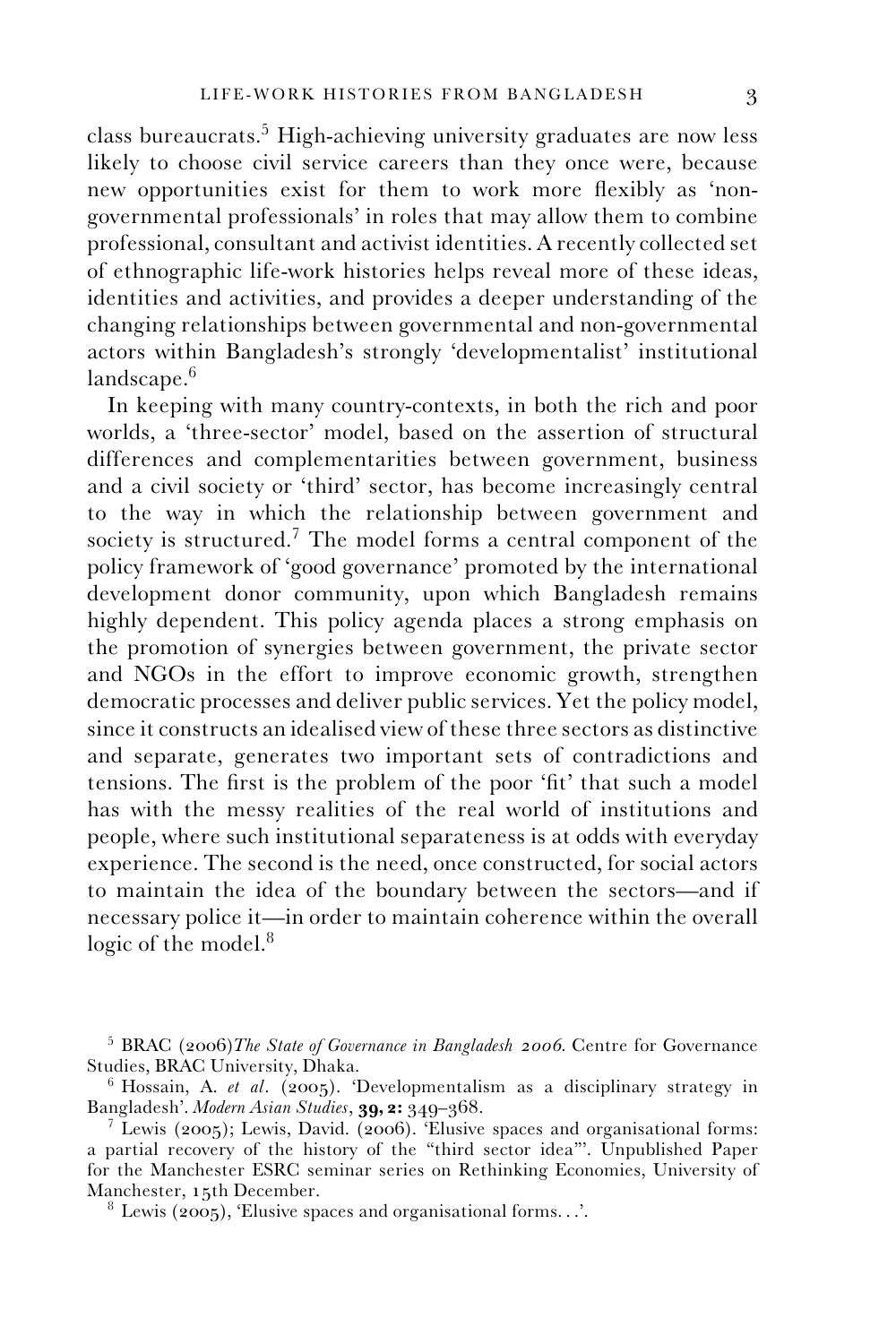# **Exploring 'boundaries' in Bengal**

Political geographers tell us that boundaries are important because they constitute sites of change, tension and heightened activity—they are places where different sets of people, ideas and activities tend to rub up against one another. Any discussion of boundary issues in contemporary Bangladesh needs first to be contextualised within the historical frame of boundary making in Bengal. The province of Bengal was first partitioned by Lord Curzon in 1905, creating a 'storm of protest' which compelled the British colonial government to overturn its decision only six years later.<sup>9</sup> Bengal was again partitioned 1947, this time more conclusively, as a result of organized campaigning to divide Bengal into two halves on the basis of religion.

In 1947, demands for partition were driven primarily by the coalitions of Hindu leaders who sought to create and control a Hindu homeland: 'The politicians who pressed for partition made vigorous and successful efforts to shape the new border of their new state, and they did so in pursuit of clear goals'.<sup>10</sup> Yet, as with many processes of boundary making, a high level of ambiguity and disorder characterised this historical moment, and this has continued with longterm implications for the region. Partition took place 'in circumstances of administrative chaos and political uncertainty' as London's newly convened Separation Council 'began its task of unstitching Bengal's once unified administration into two separate parts'.11 The result of this process was the creation of two new administrative structures which, already undermined by conflict and political meddling, became further weakened, yet formed the basis for governing the newly created units of West Bengal and East Pakistan.

Today, what Van Schendel<sup>12</sup> terms the 'Bengal borderland' between India, Bangladesh and Burma still resonates with an important set of 'territorial and human consequences': its precise location continues to be contested by many different groups, it 'is increasingly being policed, patrolled, fenced and land-mined', and yet it is an important site at which information, goods and ideas are exchanged—in both

<sup>9</sup> Chatterji, Joya. (1994). *Bengal Divided: Hindu Communalism and Partition 1932–*

<sup>&</sup>lt;sup>10</sup> Chatterji, Joya. (2007) *The Spoils of Partition: Bengal and India, 1947–1967.* Cambridge: Cambridge University Press, p. 20.

<sup>&</sup>lt;sup>11</sup> Chatterji (2007), pp. 21–22.<br><sup>12</sup> Van Schendel, Willem. (2005) The Bengal Borderlands: Beyond State and Nation in South Asia. London: Anthem Press, p. 2.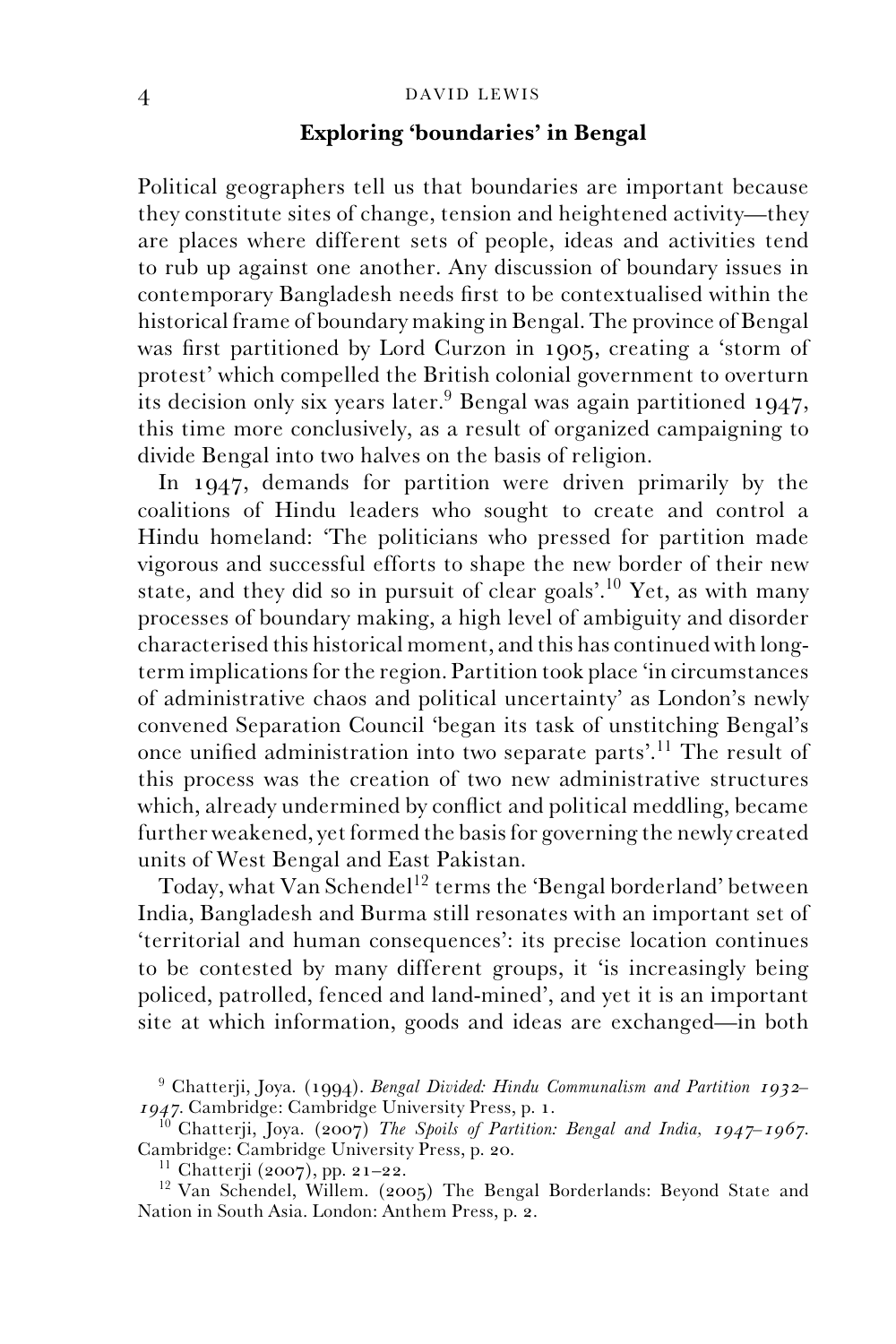legal and unauthorized ways. For Van Schendel 'borderlands are often battlegrounds of historiography, of the politics selective remembering, and forgetting'.<sup>13</sup>

The boundary which separates state and non-state actors is at one level an abstract, conceptual category distinction existing within the minds of people who are active around it (the policy maker who seeks to build a partnership between an NGO and a government service provider, for example, or the young professional trying to plan the trajectory of their career). The three sector model in this sense can be seen as a metaphor which helps to organise the institutional landscape and the worlds of professional work. But at the same time the boundary is also experienced by people as 'real' in a number of ways: by the laws that require a distinct separation between commercial activity for profit within the world of business and the rules for not-for-profit market-based activity within  $NGOs$ ,<sup>14</sup> or in terms of the different kind of organizational cultures that are produced and encountered by people within different settings—such as those who work in a small informal NGO, as compared with those working within a government bureaucracy. The notion of the boundary as both an idea and a system<sup>15</sup> makes it well-suited for investigating ethnographically. This paper discusses the narratives of people who, for various reasons, operate across the boundary and in this sense are uniquely positioned to throw explanatory light upon it, since they have experiences of life on both sides.

Movement of personnel between the governmental and nongovernmental sectors can be increasingly observed in many countries around the world within the flexible governance arrangements favoured under neo-liberal policy regimes, suggesting an increasingly blurred boundary between the two sectors.<sup>16</sup> Nevertheless, the motivations of these boundary-crossers, and the primary direction in which they travel, varies between particular country contexts. In the United Kingdom, an increasingly porous boundary between

<sup>&</sup>lt;sup>13</sup> Van Schendel (2005), p. 4.<br><sup>14</sup> Cf. Sidel, Mark. (2004). 'States, markets and the nonprofit sector in South Asia: judiciaries and the struggle for capital in comparative perspective'. *Tulane Law Review*

<sup>&</sup>lt;sup>18</sup> 18 Abrams, Philip. (1981). 'On the Difficulty of Studying the State (1977)', *Journal* of Historical Sociology, **1(1):** 58–98.

<sup>&</sup>lt;sup>16</sup> Lewis, David. (2008). 'Crossing the boundaries between third sector and state: life-work histories from Philippines, UK and Bangladesh'. *Third World Quarterly* **29,1:** 125–142.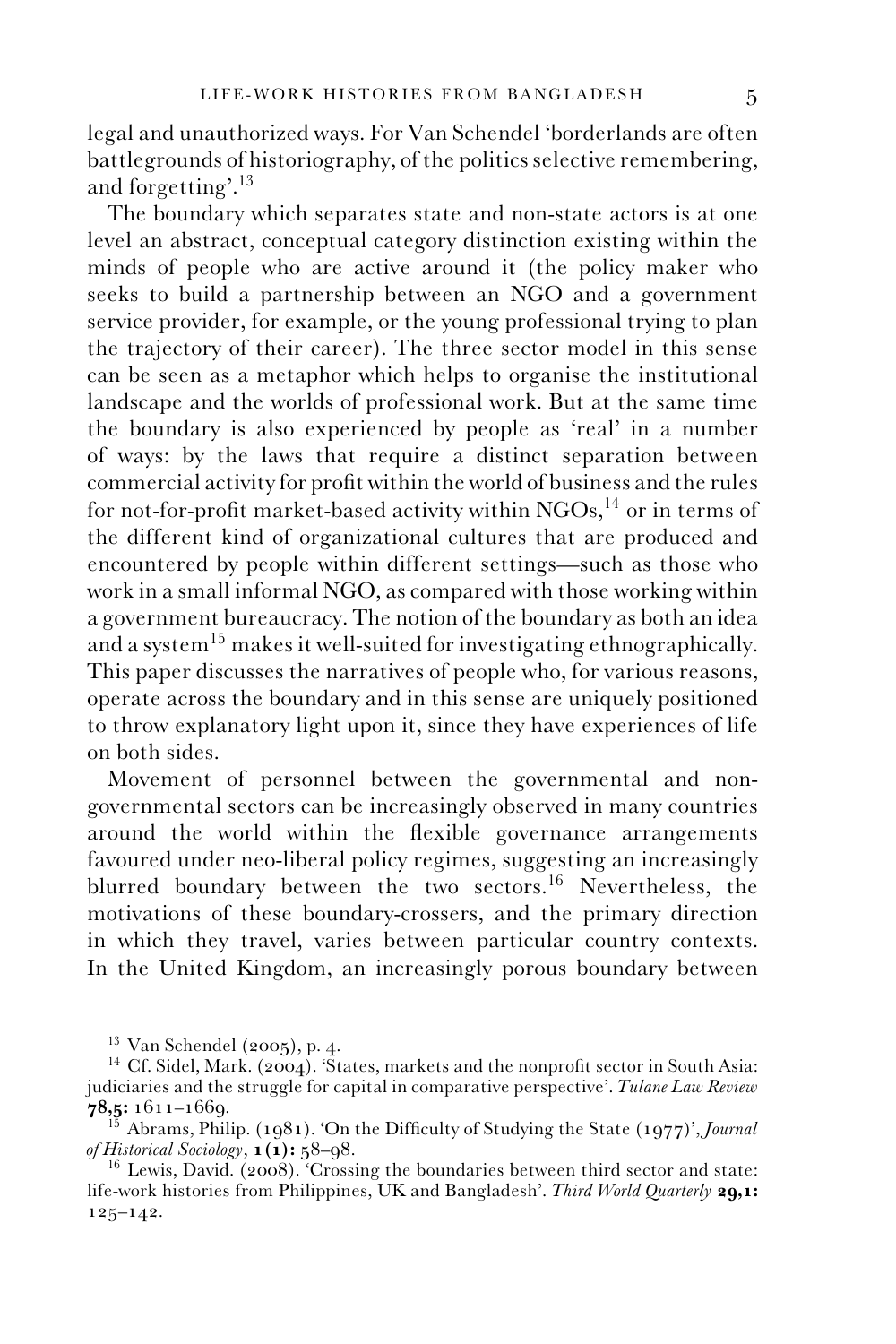the two sectors has become apparent since the election of the Labour government in 1997, which has brought people from the non-governmental sector into government on secondments—both as a potential way to accessing fresh ideas and perspectives to develop new policies and as a means of co-opting opponents and critics. Those crossings-over are often attracted by better pay and conditions, but as activists or reformers may also be tempted by the opportunity to get closer to the levers of policy change. In the Philippines, there has been regular movement of individuals, who see themselves as 'civil society' activists, into each of the four governments elected since the fall of Marcos in 1986 where they have been active in attempts at reform within key government Departments such as agrarian reform and housing, their entry, in part, facilitated by political alliances and patronage with ruling political coalitions.<sup>17</sup>

In Bangladesh, there has also been movement across the boundary, but exchange between the sectors is politically sensitive and takes locally-specific forms. Politically, the boundary is important in Bangladesh because of a long history of tension and mistrust between government and NGOs. Both sectors have attempted to build their legitimacy at the same time as they have competed for international donor funds.<sup>18</sup> Sanyal memorably characterised the relationship as one of 'antagonistic cooperation', drawing attention to the complexity of a co-existence that involved both mutual interdependence and competition for external resources. On the surface, he argued, government and NGOs maintain a strong degree of separation and clear identities, but that underneath there are a set of informal linkages that allow a measure of coordination and thus a mechanism for the resolution of disputes. Outside agencies such as the World Bank have tended to represent the sectors as existing in separate spheres, needing to be brought carefully together in partnership arrangements in order to create synergies in public policy based on their comparative advantages in a range of public policy activities—such as the provision of services. Yet as Sarah White [2] shows, they are not in practice discrete, but are inter-connected in a range of important ways.<sup>19</sup>

<sup>17</sup> Lewis, David. (2008). 'Using Life-Work Histories in Social Policy Research: The Case of Third Sector/Public Sector Boundary Crossing. *Journal of Social Policy* **37, 4:** <sup>559</sup>–578. <sup>18</sup> Sanyal, Bishwapriya. (1991). 'Antagonistic cooperation: a case study of NGOs,

government and donors' relationships in income generation projects in Bangladesh'. *World Development*, **19, 10:** 1367–1379.<br><sup>19</sup> White (1999).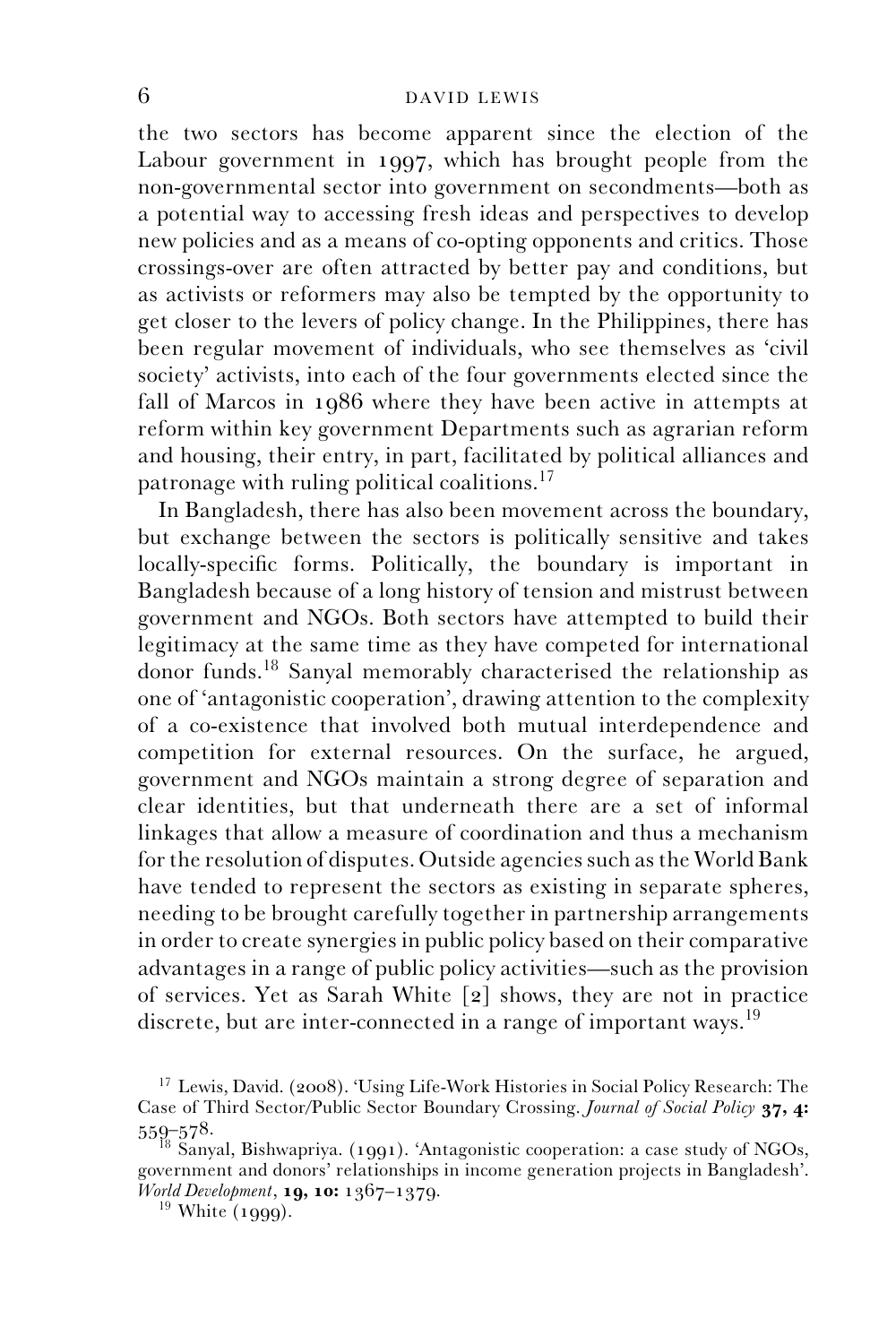In order to understand better the nature of this boundary, fieldwork was undertaken with a selection of people who 'cross over' between the two sectors, since these are people who experience the boundary directly, and in specific ways. Ethnographic life history interviews were carried out with people whose working experiences, either as professionals or activists (some people saw themselves as one or the other, or sometimes as a hybrid of both), had led them either to cross over the boundary (in a career shift that took them from the public sector into the non-governmental sector, or *vice versa*) or to transcend it (by becoming involved simultaneously in activities in both sectors).

The life history method is not new, but after a period of disuse in the social sciences under the domination of positivist paradigms from the 1950s onwards, it began to attract renewed attention from the 1980s, in fields as diverse as education and social work, feminist research, oral history, action research and medical studies.<sup>20</sup> For example, life histories have formed part of the work undertaken to construct archives which record Asian working-class histories in Britain.<sup>21</sup> Of particular relevance to the present article is the increasing adoption of life history methods within development studies, where it has served to counter-balance the tendency for researchers on poverty issues to overrely on the 'big picture' information such as aggregated household data or material drawn from group-based participatory information gathering.22 Of particular interest here is work undertaken by the Chronic Poverty Research Centre at the University of Manchester, where the life history method has been explicitly incorporated into a toolkit of qualitative methods for economic researchers. Its work has taken Bangladesh as a major research site, where the use of life histories have begun to 'complement and contest' elements of existing authoritative accounts of poverty in Bangladesh.23

An adapted form of life history interviewing was used in the ESRC research in Bangladesh, the Philippines and in the United Kingdom from which the present data has been drawn, which I have termed

<sup>&</sup>lt;sup>20</sup> Lewis (2008), 'Using Life-Work Histories...'.<br><sup>21</sup> Ramamurthy, Anandi. (2006). 'The politics of Britain's Asian youth movements'.<br>*Race and Class*, **48, 2**: 38–60.

<sup>&</sup>lt;sup>22</sup> Hulme, David. (2004). 'Thinking small and the understanding of poverty: Maymana and Mofizul's story'. *Journal of Human Development* **5,2**: 161–174.

<sup>&</sup>lt;sup>23</sup> Hulme (2004) 'Thinking small...', p.164; see www.chronicpoverty.org/toolbox/ Lifehistories.php [accessed 17 March 2010].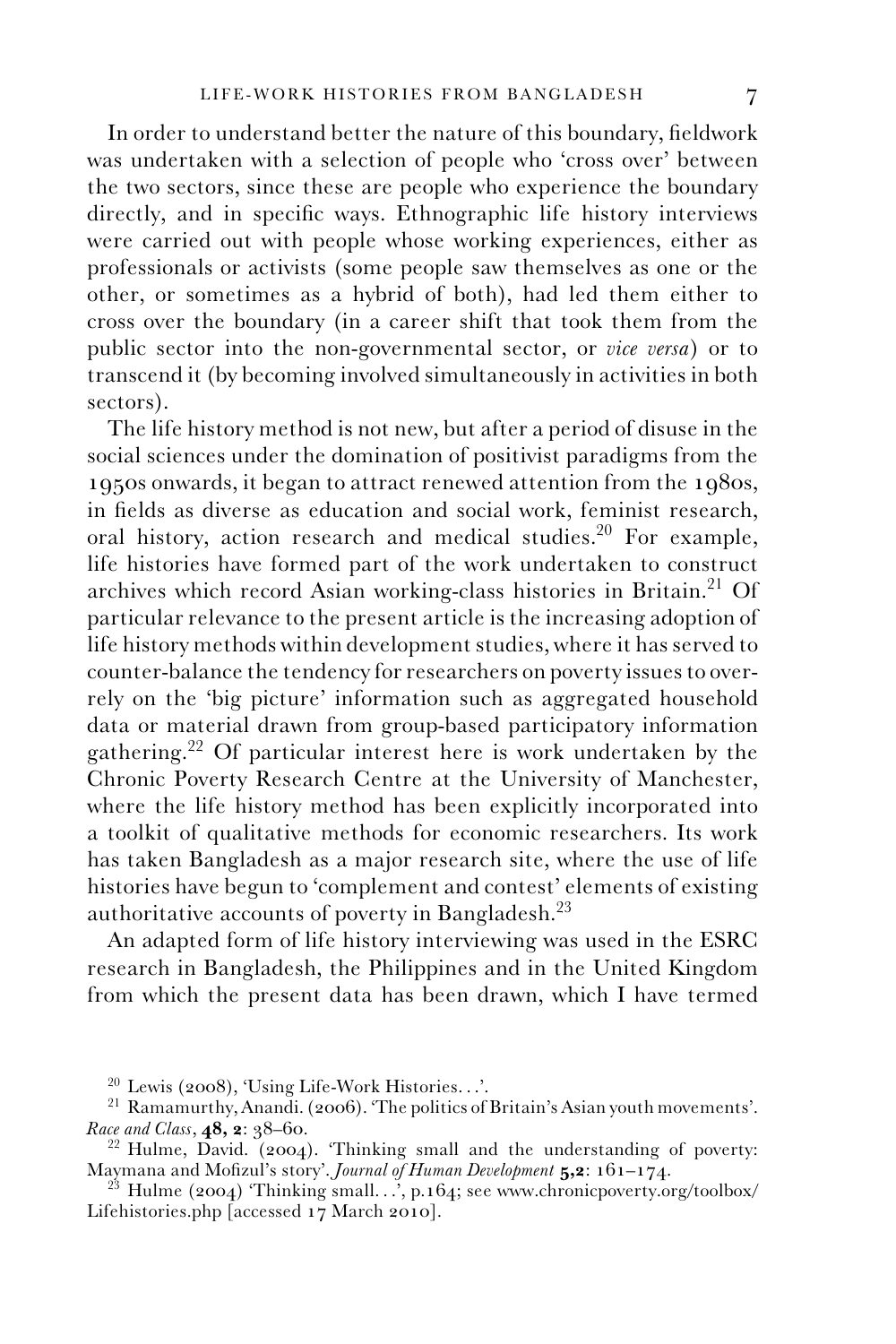'life-work history'.<sup>24</sup> To summarise briefly, the method was found to offer a useful way to dig deeper in the everyday experiences and practices of activists, managers and officials which challenge conventional assumptions about the government and NGO sectors (such as an exaggerated notion of their separateness), to counteract excessive reliance on an over-generalised picture of diverse state and non-state organisational actors and their histories, and to identity and open up analysis of the complex boundaries between them.

# **Public and non-governmental sectors in Bangladesh**

In conceptualising the governmental and the non-governmental sectors, I have in this research taken a broad view of both of them. The governmental sector is deployed as a general umbrella term that includes the public sector bureaucracy (including the judiciary and areas of public administration that have been 'projectised' within the interventions of international donors), the elite Bangladesh Civil Service and agencies of the government itself including parliament. By the term 'non-governmental sector', I am including both national and international NGOs, as well as the diverse group of 'civil society' or 'third sector' groups such as human rights networks, professional associations and foundations.

The public sector in Bangladesh today employs about one million people, and constitutes around one third of all formal sector employment. Bangladesh has inherited its bureaucracy from the British period, and has largely continued a system of public administration that is characterised by a high level of hierarchy and inflexibility. This has led observers, such as the economist Kamal Siddiqui,<sup>25</sup> himself a civil servant, to characterise the system that now exists as a 'colonial hangover', a problem exacerbated by the fact that successive government have been 'interested more in 'capturing' than 'reforming' the bureaucracy'. Public sector salaries have declined in real terms and are now considered low in relation to other forms of employment, particularly those in the private sector and in the better-resourced aid agencies. It is estimated that mid- to

<sup>&</sup>lt;sup>24</sup> Its conceptualisation and deployment is discussed in more detail in Lewis (2008), 'Using Life-Work Histories...'.

 $^{25}$  Siddiqui, Kamal. (1996). Towards Good Governance in Bangladesh: Fifty Unpleasant Essays. Dhaka: University Press, p. 14.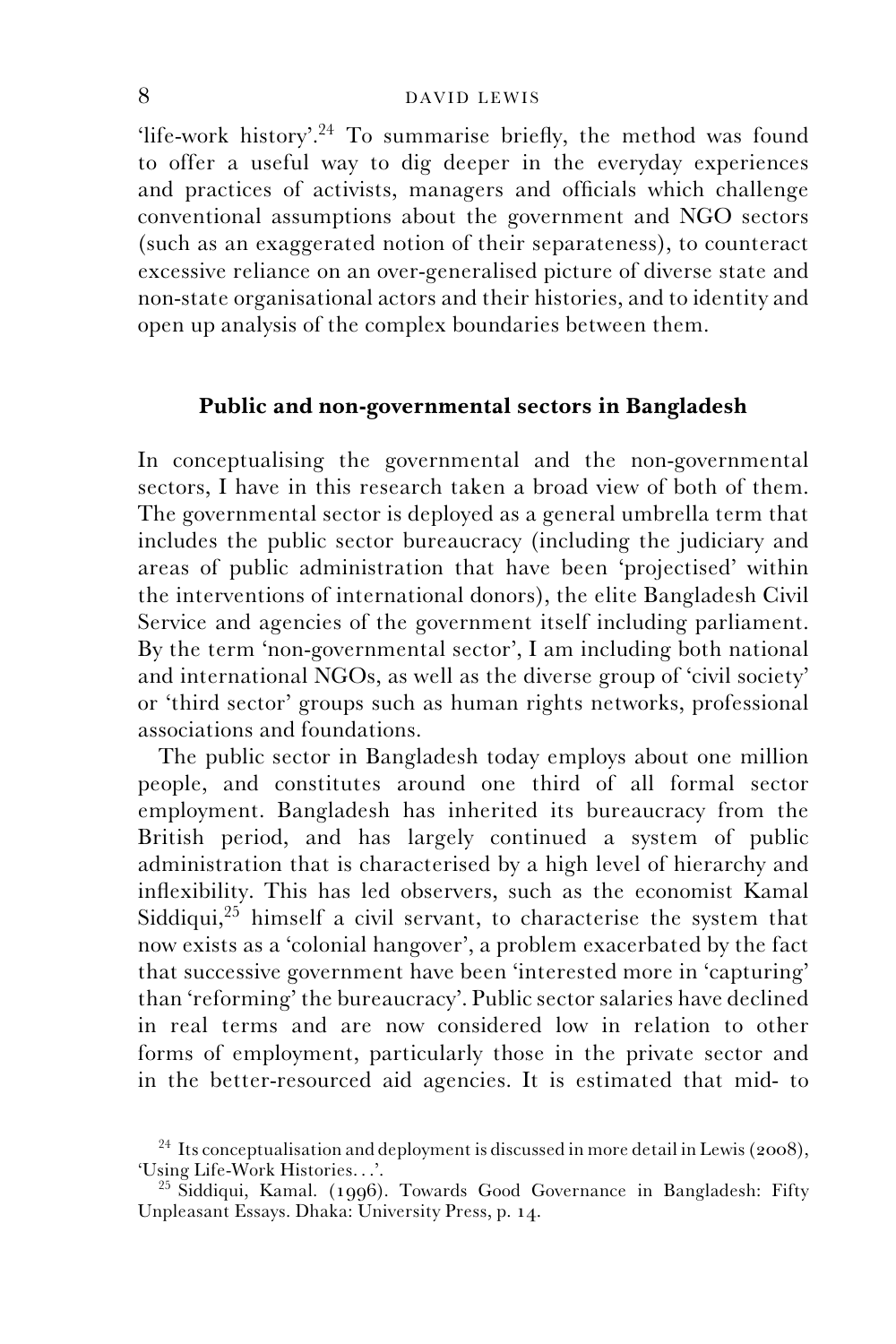senior-level public servants earn four to six times less than colleagues in the private sector. It is common for public servants to use other sources of income such as other jobs, inherited land, and bribes, to increase their income.<sup>26</sup>

For Ahmed and Mahmud there has been little change among public servants in terms of 'basic attitude and accountabilities' but over time 'the quality of civil service has weakened', citing the main reasons as declining selection standards, deteriorating pay and conditions, and weak accountability.<sup>27</sup> However, in common with other countries of the Subcontinent, despite the limitations and shortcomings noted above, the public sector in Bangladesh has for many people remained a desirable, prestigious and—perhaps most importantly—secure form of employment in a country with high un- and under-employment and other forms of insecurity. For hundreds of thousands of lowerlevel public employees it operates as a kind of welfare system, not only providing a base-line income for economically vulnerable lower-middle class rural and urban households but also as a means for socialising individual employees into important and useful sets of networks.

The non-governmental sector in Bangladesh is a large and diverse one, made up of development NGOs, professional associations, social movement organisations, and religious cultural and educational groups of various kinds. The country has become well-known internationally for its NGOs, partly on account of the extensive role that foreign aid plays in supporting such organisations, but also partly due to the innovative ways in which some NGOs have successfully reduced the level of this dependence. In fact, the NGO sector is relatively diverse and can be broken down into about a dozen largescale Bangladeshi organisations such as BRAC (the second largest employer in the country after the government) and the Association for Social Advancement (ASA), a comparatively number of international NGOs such as Care and Oxfam, and thousands of medium and small Bangladeshi organisations undertaking service delivery work, mainly credit, in local areas across the country.

The NGO community has proved highly controversial. An extensive literature has emerged that is polarised between those observers who celebrate NGOs as important and innovative actors within

 $^{26}$  World Bank. (2000). Bangladesh: The Experience and Perceptions of Public Officials. Washington DC: World Bank.

<sup>&</sup>lt;sup>27</sup> Ahmed, S. and Mahmud, W. (2006). (eds.). Introduction to *Growth and Poverty: The Development Experience of Bangladesh*. Dhaka: University Press Limited, p. 127.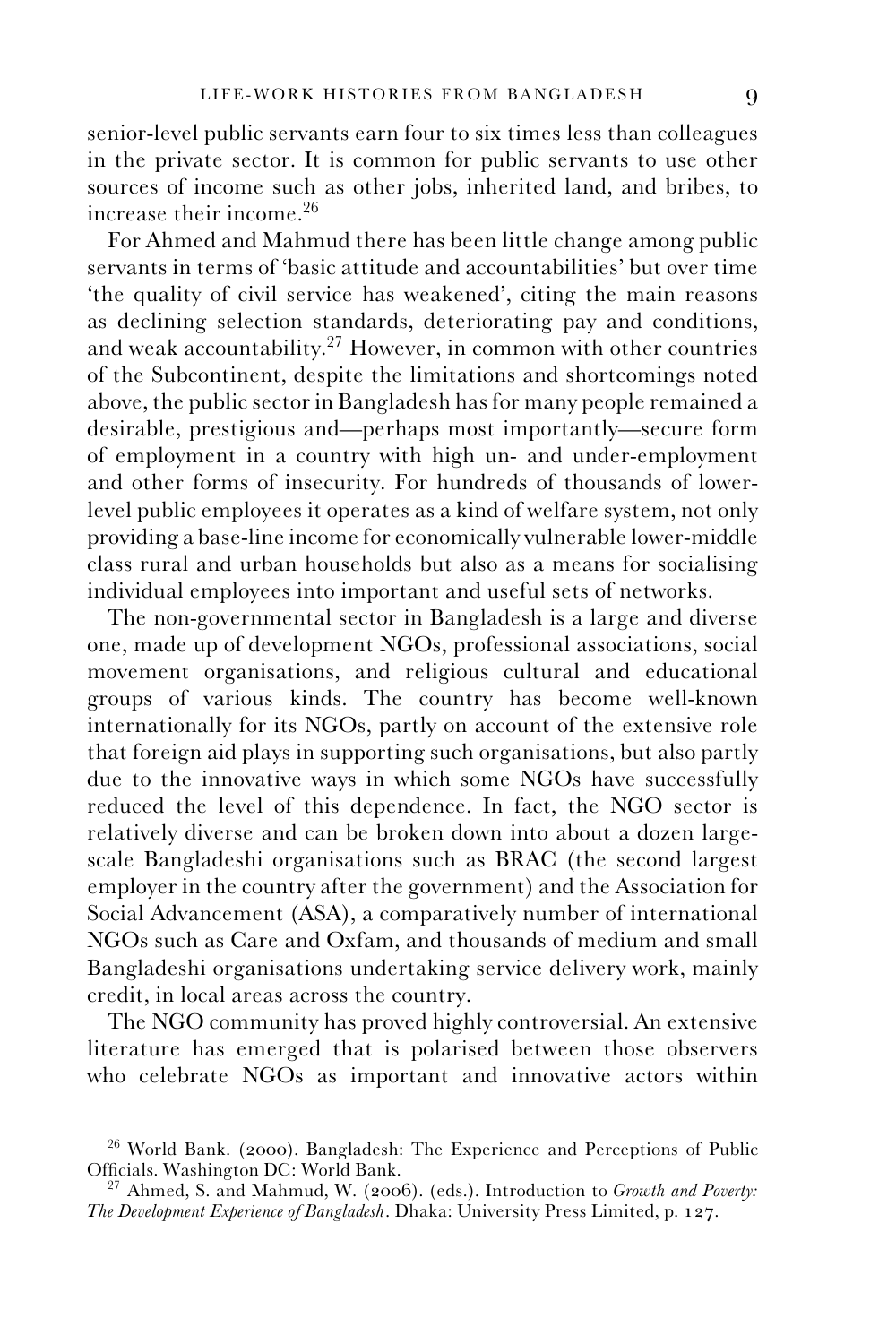Bangladesh's ongoing struggle to improve the wellbeing of its population. Others argue instead that their rapid growth has cut away ground from beneath a still-weak state, eroded public accountability and provided the international aid community with a set of flexible tools with which to intrude upon and shape domestic policy.<sup>28</sup> For example, Wood has drawn attention to the way important state service delivery functions have effectively been 'franchised' out to private actors such as  $\rm NGOs.^{29}$  Since such organisations may often rely heavily on foreign donors for their resources, citizen accountability is further compromised. Whilst the idea that NGOs need to be analysed in relation to the state is recognized by researchers and policy-makers, the focus still tends to be more on understanding issues of 'complementarities' between state and non-state actors in relation to the delivery of public services or the building of 'public private partnerships', than on other, less visible aspects of the relationship. In particular, the nature of the *boundary* between the public and the non-governmental sectors has rarely been explored.

# **Sector exchanges in the Bangladesh context**

The quality of civil servants within Bangladesh's system of public administration has declined in recent decades. While the civil service remains important as a desired source of employment and identity for primarily provincial and/or rural middle classes, active interest in a public service career among the bright children of the elite has waned. There are both 'push' factors involved in this change, such as a lack of enthusiasm for the over-rigid hierarchical structure of the bureaucracy and the declining real value of public sector salaries, and a set of 'pull' factors, such as the lure of incomes that might be up to seven times higher in the private sector, and the promise of more interesting or stimulating work outside public sector organizational cultures.

<sup>28</sup> Karim, Lamia. (2001). 'Politics of the poor?: NGOs and grassroots political mobilisation in Bangladesh'. *Political and Legal Anthropology Review (PoLAR)* **24, 1:** 92– 107.

 $^{29}$  Wood, Geoffrey D. (1997) 'States without citizens: the problem of the franchise state'. In Hulme, D. and Edwards, M (eds) *Too Close for Comfort? NGOs, States and Donors*. London: Macmillan.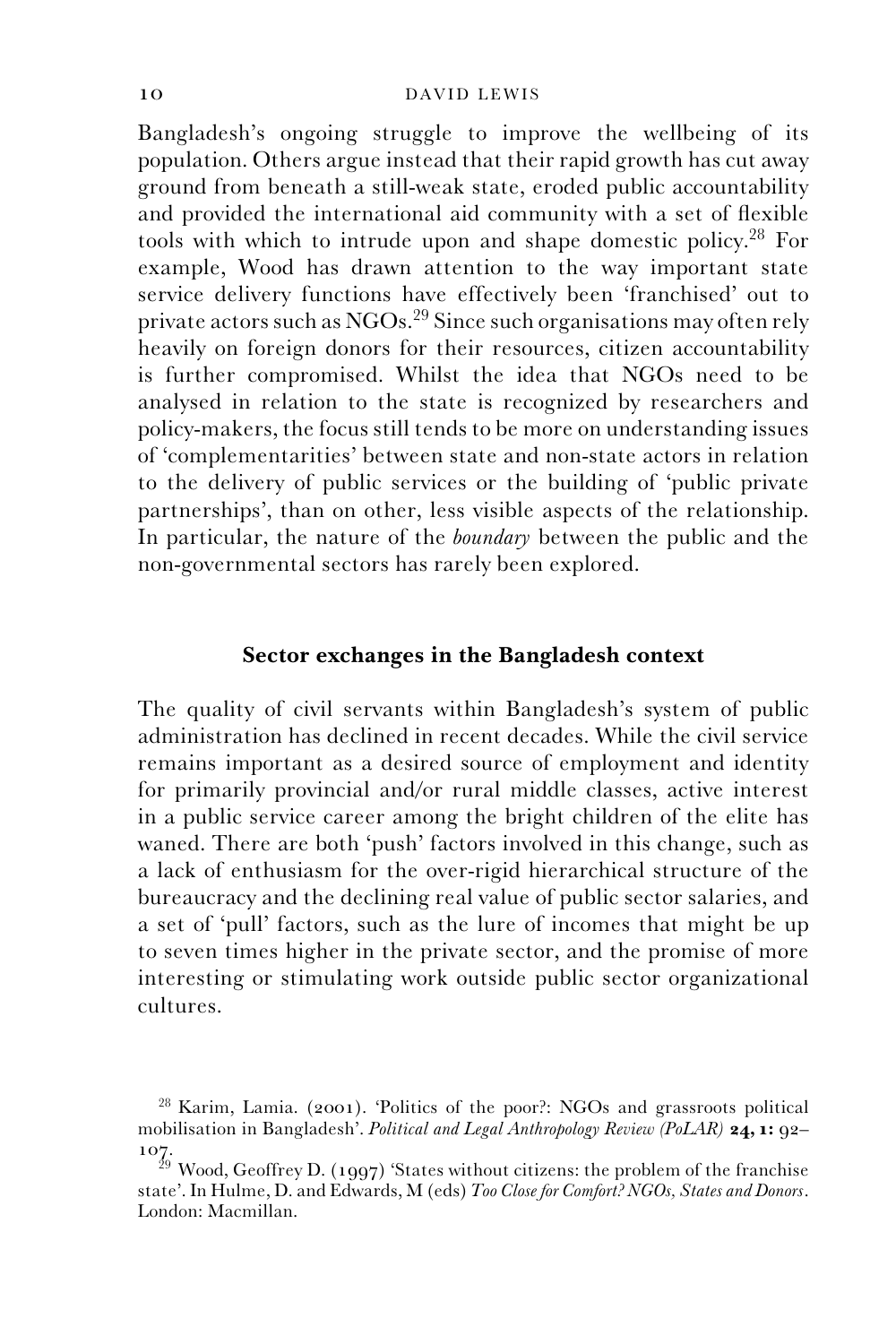This resultant 'brain drain' of elites is one that primarily benefits the business sector, but Zafrullah *et al.*<sup>30</sup> argue that there is also a flow of such people moving into the non-governmental sector. There is a widespread perception in Bangladesh that NGO staff are relatively more highly paid than those in government due to many NGOs' links with foreign aid flows. Despite this perception, and the undoubted fact that in a few NGOs the more senior positions may be extremely well compensated, there is little hard evidence to suggest that salaries are generally higher in NGOs than they are in government. A recent World Bank study found no evidence to support such a view. Surprisingly, it suggested that NGOs, too, face problems holding on to their staff, because many are in fact still attracted to government positions:

NGOs report high staff turn-over levels, with staff leaving to enter public sector employment, which remains attractive in large part because of the prestige associated with it, the scope for additional earnings and security of  $\text{emplovement.}^{31}$ 

What are we to make of this apparent contradiction? The ethnographic evidence suggests a far more complex picture, in which a bundle of different kinds of motivations and incentives is contributing to several different kinds of sector shifts. Moving beyond the generalisations that are made in development agency reports (in which so much knowledge about Bangladesh tends to be contained) it becomes possible to engage with the views and perceptions of people who seek to make such transitions.

In Bangladesh there has been little of the movement of activists and leaders from NGOs and 'civil society' into government that has characterised the four post-Marcos democratic regimes in the Philippines.32 Instead, it is the redistributive interests of factions which have determined political life through pyramidal forms of clientelism which have largely precluded the kind of bargaining power which might allow civil society actors to negotiate their way

<sup>30</sup> Zafarullah, H., M.M. Khan, and M.H. Rahman. (2001). 'The Civil Service System of Bangladesh' in *Civil Service Systems in Asia*, edited by J.P. Burns and

 $31$  World Bank. (2005). The Economics and Governance of Non Governmental Organizations (NGOs) in Bangladesh. Washington DC: World Bank, p. 75. <sup>32</sup> Lewis (2008). 'Crossing the boundaries ...'.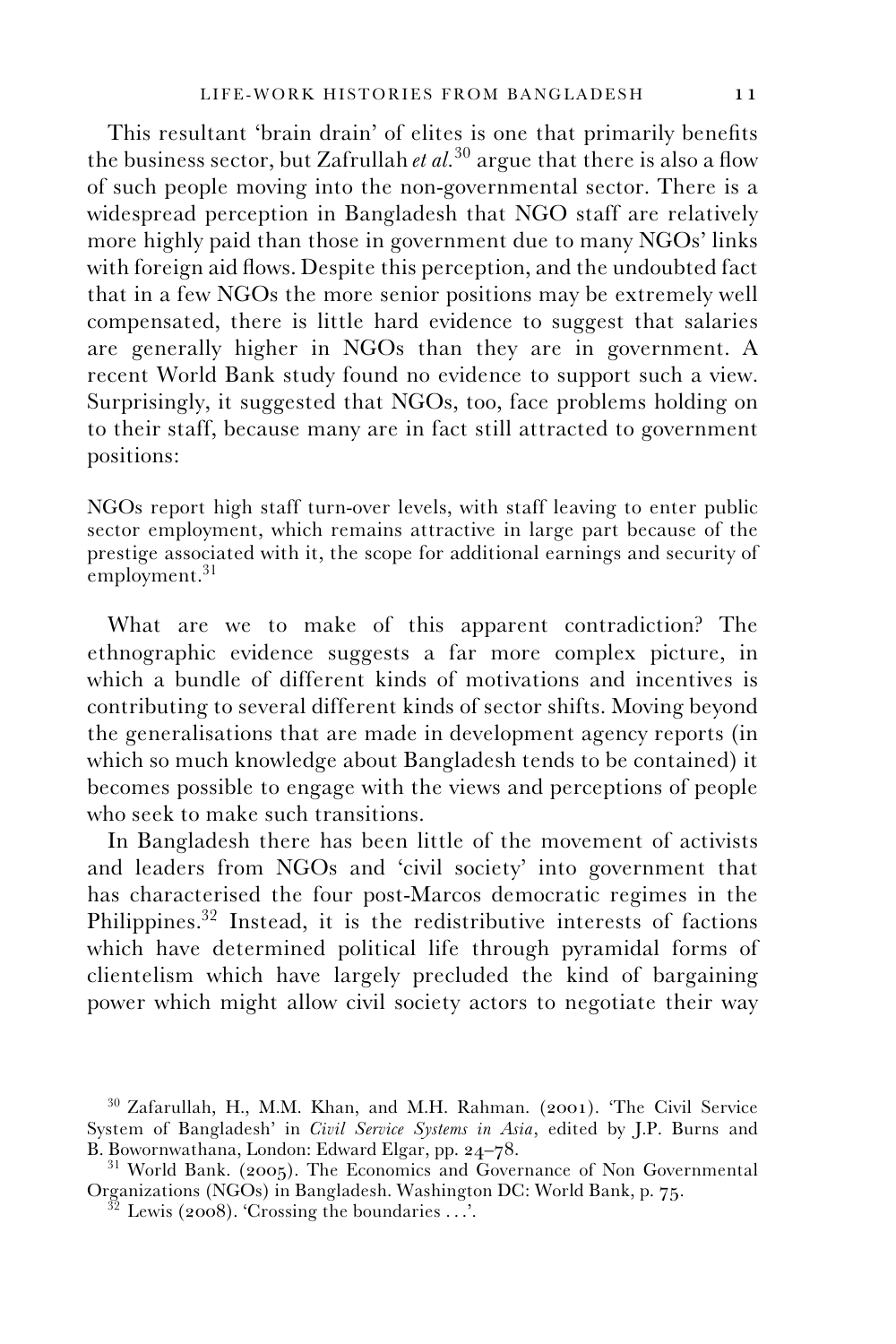into government or bureaucracy.33 And as Zafrullah *et al.*<sup>34</sup> further point out, the rigidity of civil service rules and practices makes opportunities for 'lateral entry' by outsiders from the third sector into the bureaucracy more or less impossible.

At the same time, longstanding tensions between the governmental and non-governmental sectors has made it controversial for those within NGOs to be seen to associate too openly with government, and *vice versa*. It is far more likely that certain types of people will move in the other direction: from government to NGOs. Where individuals undertake such a move, it is usually due to an opportunity for unpaid leave ('lien') in a well-resourced international NGO (or a specialised local third sector organisation), a post-retirement job in which a lifetime of government may equip them for useful 'bridging' work within an NGO, as part of an early career shift when an individual finds that he or she does not like the public sector working culture and decides to change direction, or finally where NGO work is simply found to fit better with a person's basic ideas or values. All this points to distinctive forms of boundary-crossing in the Bangladesh context. We can term this 'consecutive' boundary crossing, in which an individual makes a work place transition from the governmental into the nongovernmental sector.

Working relationships between government and NGOs have tended to be built, at both local and central levels, as much through individuals and personal relationships as through formal arrangements. We can also therefore identify another type of 'extensive' boundary crossing. This can be understood as activity that takes place across the boundary in the form of personal relationships and other informal linkages.<sup>35</sup> Such linkages may of course be part of a 'consecutive' shift, as in the case of a retired official who takes up a job in an NGO and then uses professional networks to diffuse problems and otherwise manage the relationship 'behind the scenes'. Or they may exist in the form of individual or kin-based livelihood strategies that span both sectors, as in the example given below of someone building a political career in part on synergies generated within activities in both governmental and non-governmental spheres. In Bangladesh,

<sup>33</sup> Khan, Mushtaque H. (2000). 'Class, clientelism and communal politics in contemporary Bangladesh'. In *The Making of History: Essays Presented to Irfan Habib*, edited by K.N. Panikkar, T.J. Byres and U. Patnaik, New Delhi: Tulika.<br><sup>34</sup> Zafrullah et al. (2001), The Civil Service System of Bangladesh'.<br><sup>35</sup> This is similar to the idea of 'boundary spanning' used by organizational t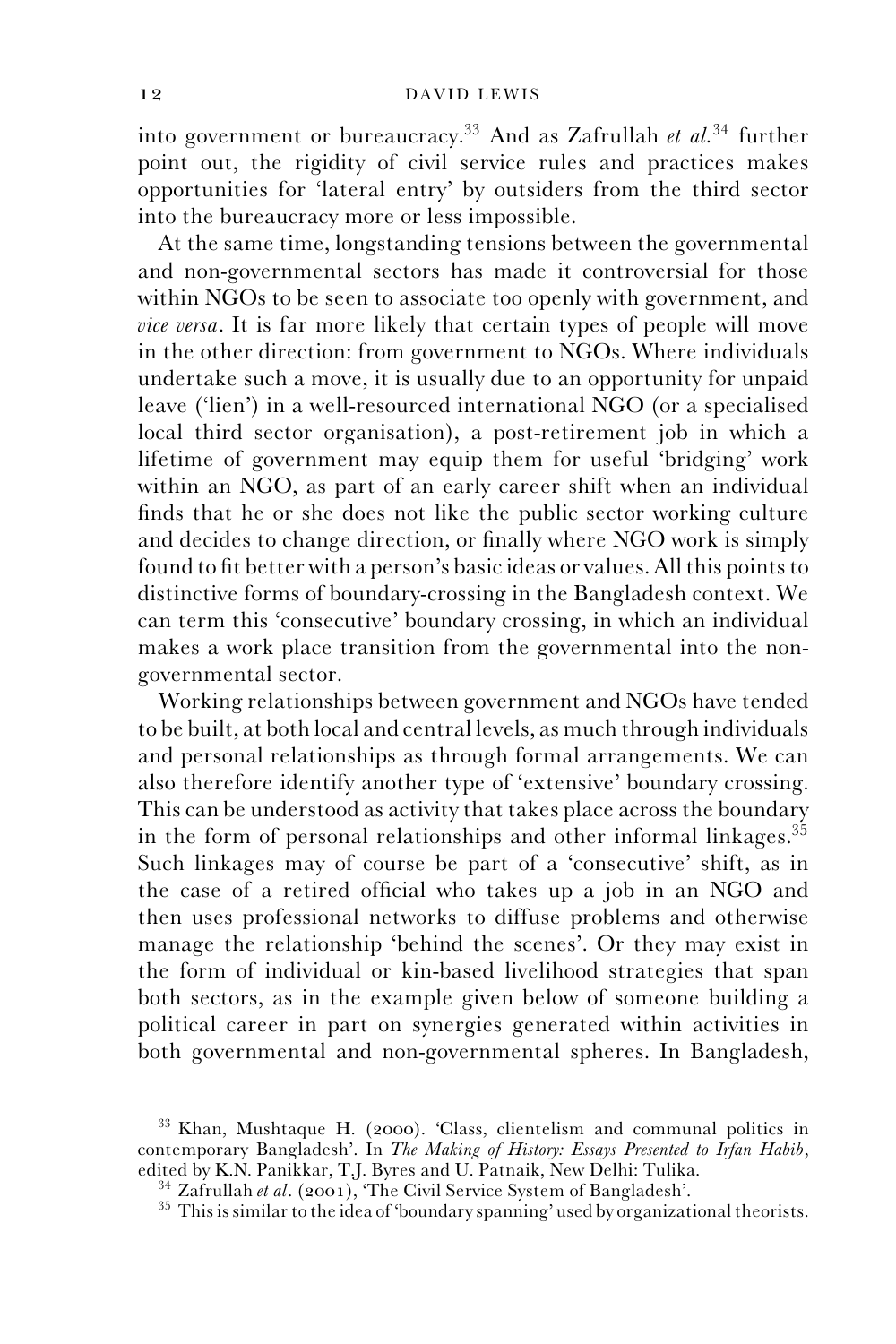the existence of such 'cross-over by proxy' (in the form of families whose relationships often transcend sectors, involvement with boards, and horizontal links of various kinds) plays an important role in the structuring of relationships between government and third sector. These extensive forms of boundary spanning are important, but are usually less visible than the consecutive forms.

## **Ethnographic sketches**

This section presents 'ethnographic sketches' of a small selection of the 20 boundary crossers who were interviewed as part of the research.<sup>36</sup> The life history interviews collected were in most cases long and detailed, raising some difficult challenges in terms of how to best present the material. The approach taken in summarizing these lifework histories provides a flavour of these distinctive individuals. The names that are used are pseudonyms in reflection of the fact that the interviews were conducted confidentially and the titles of particular organisations have also been concealed.

Adil is in his late thirties and is from a rural, lower middle class background in a district in the south of the country. He is philosophical and reflective during our interview, and talks about the importance of his internal dialogue that sought to reconcile his desire for a professional well-structured and well-compensated career with a desire to serve the disadvantaged people of his country. Under pressure from his father, who wanted him to become a magistrate, he entered the competition for the kind of public service job 'that is highly valued, even honoured' within a rural community. He spent a period working as a trainer within a government project (where he was able to experience the culture of a government office at first hand) while waiting to take the civil service examinations, a process that can take up to two years to complete. He became aware of the work of an international NGO and started to compare the differences in organisational culture and environment.

Adil explained that while he knew that a government job was more secure, the system in the public sector meant that career growth

<sup>&</sup>lt;sup>36</sup> I have borrowed this approach to the concise presentation of ethnographic data from Fuller, C.J. and Narasimhan, Haripriya. (2007). 'Information technology professionals and the new-rich middle class in Chennai (Madras)'. *Modern Asian Studies* **41, 1:** 121–150.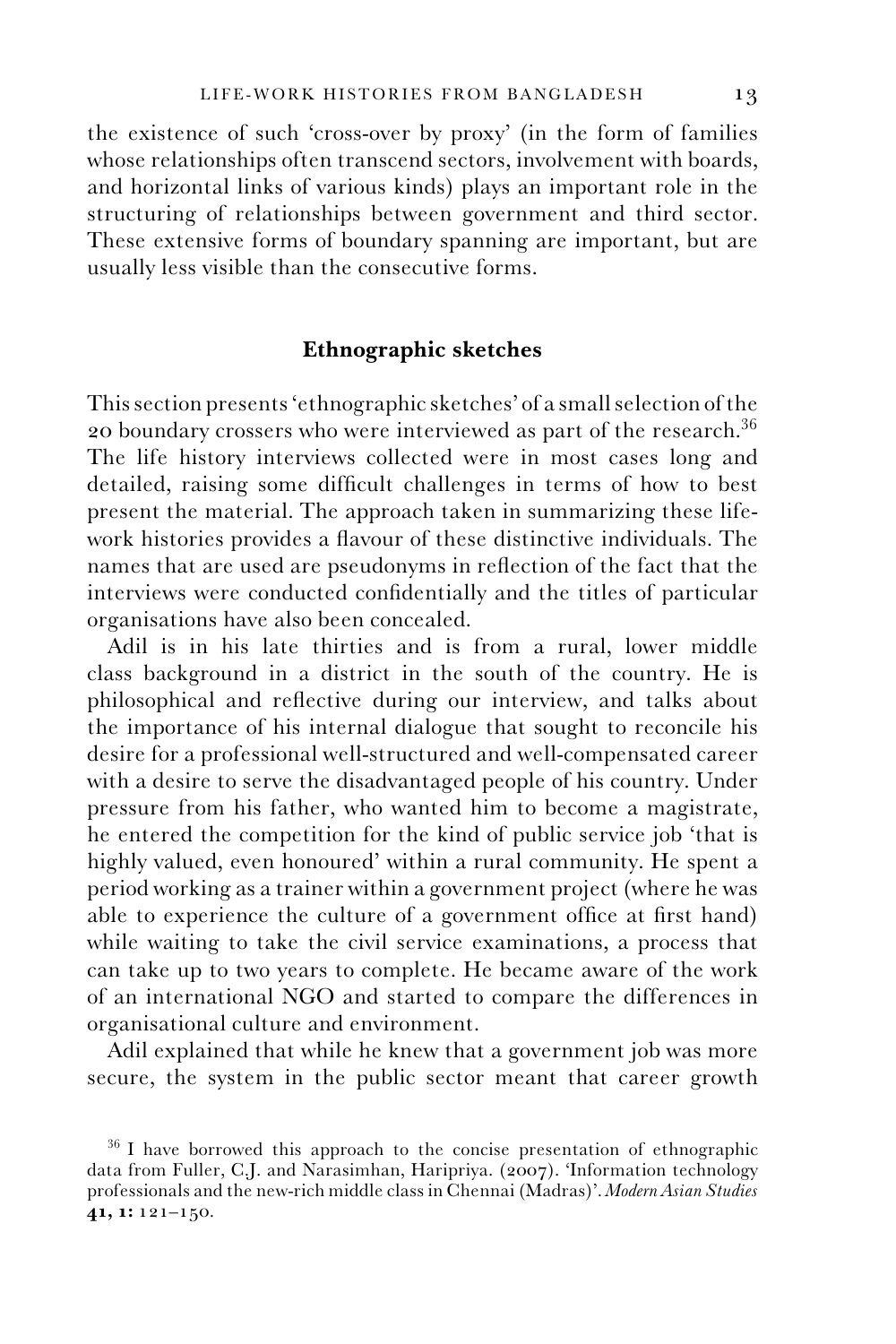was rarely based on performance or expertise, but instead on timebound criteria. 'As long as you stay in the job', he explained, 'you will end up getting a promotion'. Since the government project where he worked at that time was closing, he still needed to look for another job and began to explore what different types of organisation might fit his career aspirations and what he calls his 'individual thinking'. A chance meeting with some NGO staff, combined with his recollections of being impressed with an international NGO in the area where he grew up, persuaded him to find a job with this organisation, and an opportunity to work here came up. This is where he now works, and he feels that it is a job that allows him to 'grow and contribute'.

Adil talked about having undertaken a conscious period of research and experimentation around thinking about his choice of career options while waiting for the results of his civil service examinations, in which he weighed up the pros and cons of governmental and non-governmental workplaces. Adil explained how he tried to find a setting that fitted with his own values, ideas and professional aspirations while also feeling a strong desire to serve the poor of his country. Instrumental in helping him make what turned out to be a difficult choice was a senior colleague in the NGO who had challenged him, when he had found out that he had passed the civil service examinations and was planning to move from the NGO into a public service career, to give some thought to his own 'career vision' and not simply respond to the persuasion of family and friends on such an important decision in order to make a 'mature decision' that would avoid injustice to himself and the Bangladesh people. Looking back on this period of turmoil almost a decade later, Adil has no regrets about his decision, and has kept in touch with former classmates who joined the administrative service and have risen to the level of sub-District executive chiefs—a post he compares unfavourably with the responsibility and authority that he now holds, and he considers that the position he holds gives him a rewarding career that also allows him to 'attend to the lives of poor and vulnerable people', and he makes a very clear break with both the expectations of his father's generation, and those of his peers and describes himself as a 'non-traditional' type of person.

Hamid is of a similar age and background, and his story provides an interesting contrast in that he too had worked with an NGO for a year while waiting for his civil service examinations, but unlike Adil, decided to go into the public sector to try to take part in challenging and changing its culture. Fifteen years ago, he had taken up a post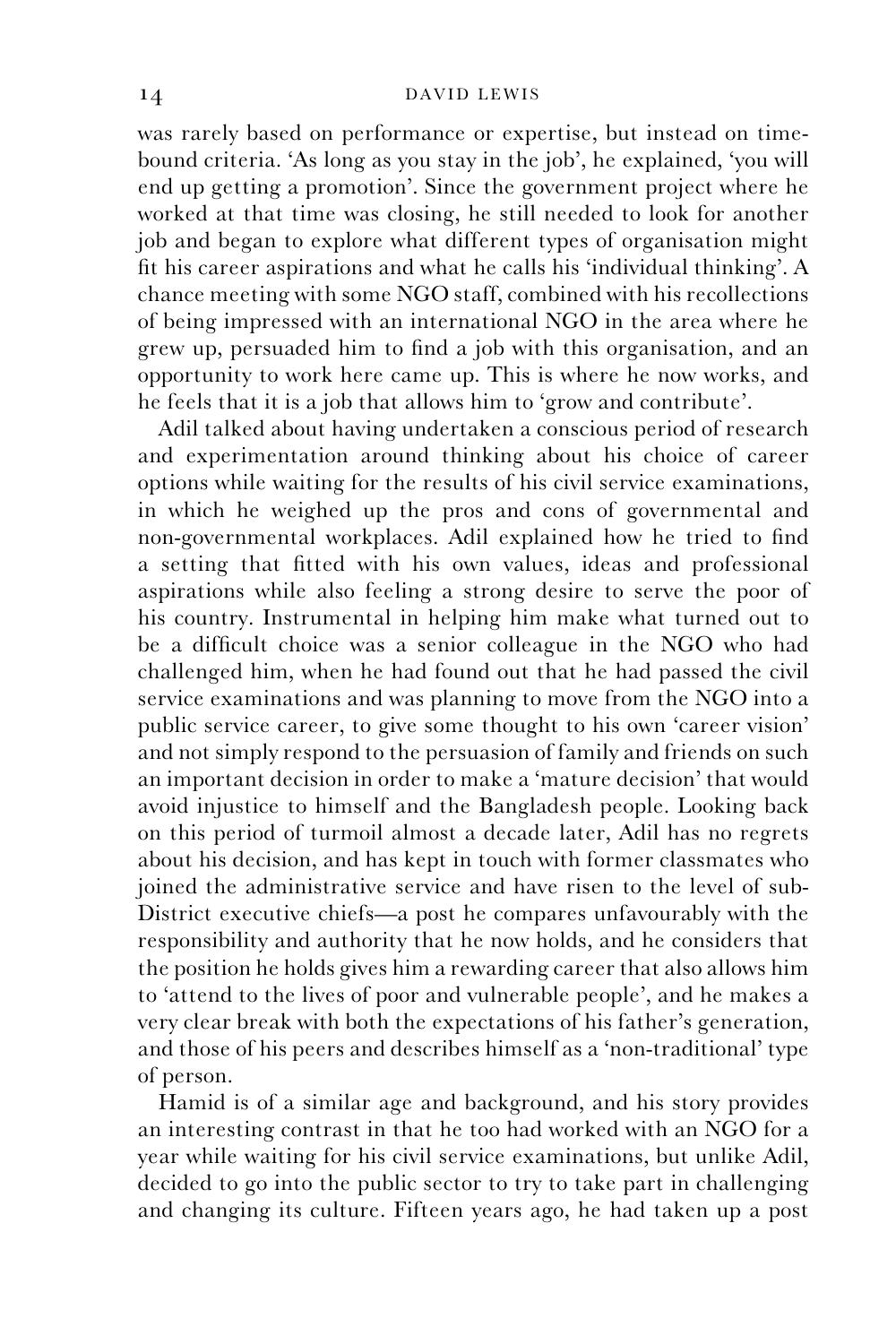in one of the Departments that at the time was led by a charismatic public sector reformer who had set about using international donor support for public sector reform to create a more positive and creative working environment than that found in most parts of the public sector. Part of this strategy, Hamid explained, was the unconventional way in which the time-serving method of promotion was replaced by one that was more merit-based. Having spent a year working within an international NGO doing relief work around the country with a high degree of responsibility, Hamid quickly caught the eye of his new boss and was soon promoted under the progressive leadership regime, which also favoured more participatory ways of working than is the norm in most government offices. The reasons for this distinctive organizational change included access to relatively high levels of resources that this office obtained through its contract work with donor-funded projects, and its charismatic and unconventional Chief.

While there are differences in work-culture that emerge from the life-work histories, it is clear that under certain circumstances boundary-crossers may be able to contribute to positive organizational change. Hamid describes how he had made a strong impression with the NGO while he had been there, and had then also quickly risen to a senior position in the Local Government Engineering Department (LGED) and become part of the new organisational culture that was emerging. He explained that his credentials earned from NGO work, which also involved working with international colleagues quickly became an asset. Within a few weeks of joining, he had found himself at a conference and a range of influential organisations had been present. He described how his previous experience gave him both the skills and the confidence to contribute widely to the discussion which was chaired by his boss. After the workshop, in the evening, he was asked whether he would be interested in a new post of Staff Officer who would assist the Departmental Chief. Yet these reforms were never properly institutionalized, and Hamid's account also tells of the way in which once the progressive Chief retired, the Department began to revert to its earlier norms, and the quality of Hamid's work experience began to deteriorate. Looking for an alternative post after more than ten years in government service, he eventually joined a project of the United Nations, which is where he is today. Despite his earlier commitment to public sector work and a new spirit of reform, he now says that he is more comfortable working in an international agency, where he is also better compensated, than in the public sector and he has now resigned his government job.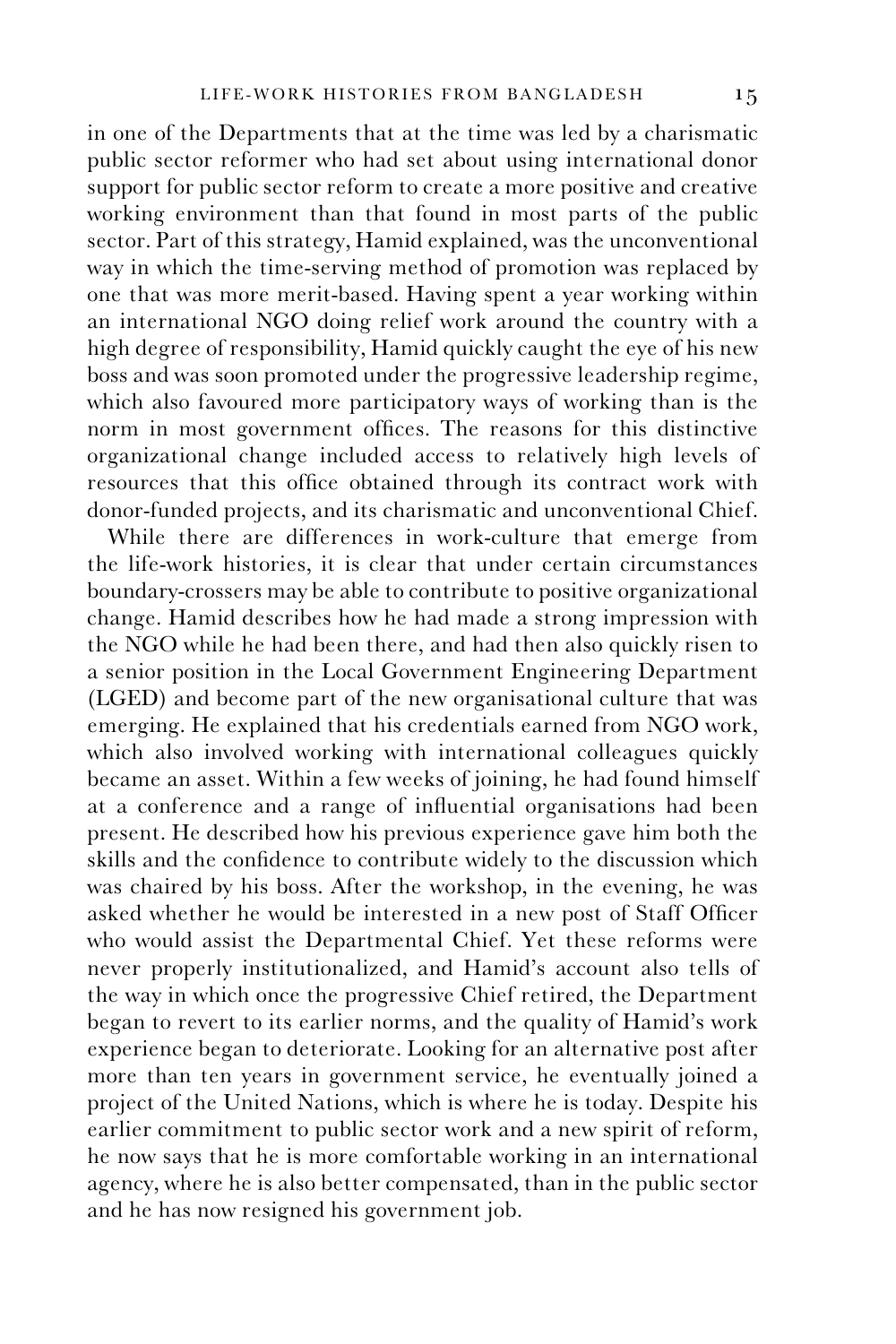Moving now to an informant in his late sixties, Atiur is a senior civil servant with a long and very illustrious 33-year government career. When he retired in 2000 (the government retirement age is 57), he moved into a leadership position within one of Bangladesh's main NGOs, an organisation he had come into contact with towards the end of his government service when he was responsible for managing large infrastructural project that had involved NGOs in the resettlement of local residents. He was initially taken aback at some of the differences in working cultures in the NGO compared with government, finding for example that it took time to get used to the way in which decisions could be taken on the basis of conversations rather than by adhering to the meticulous record-keeping required by government rules. Nevertheless, he got used to it and found it relatively easy to adjust to the differences. He talked about the skills that he believes he brings to the organisation, which is one of adaptability, but also explained that, like many NGOs recruiting former government people, part of his job is 'sorting out things' between the NGO and the government, where he can draw upon his exceptional range of high level contacts with former colleagues.

Like other long-term public servants, Atiur has robust views on what he sees as the decline in quality of incoming civil servants during the past three decades. Several interviewees with long public service careers remarked on the difference between the way that life in government was regarded during the 1960s and 1970s in well-off families, and the less positive views prevalent in the early twenty-first century. He talked of a system where work is dull routine, promotion is slow, salaries low and where the likelihood of encountering corrupt practices now raises difficult ethical issues. Atiur's own children have not chosen to follow their father's career path. His disappointment is not with them, but with the changing environment of public sector work. He spoke of his sadness that he could not in good faith encourage his own children to follow this career path. He feels that circumstances have changed such that it has become 'difficult to work [to] one's conscience in the government' and his therefore happy with his childrens' decision. He explained that if things hadn't deteriorated so much, then he would have been happy to see at least one of them going into government service, but that things have now become very bad. He suggests that political interference has 'completely destroyed the fibre' of government procedures. Such views suggest that there may be a decline in the quality of young people who are attracted to work in government.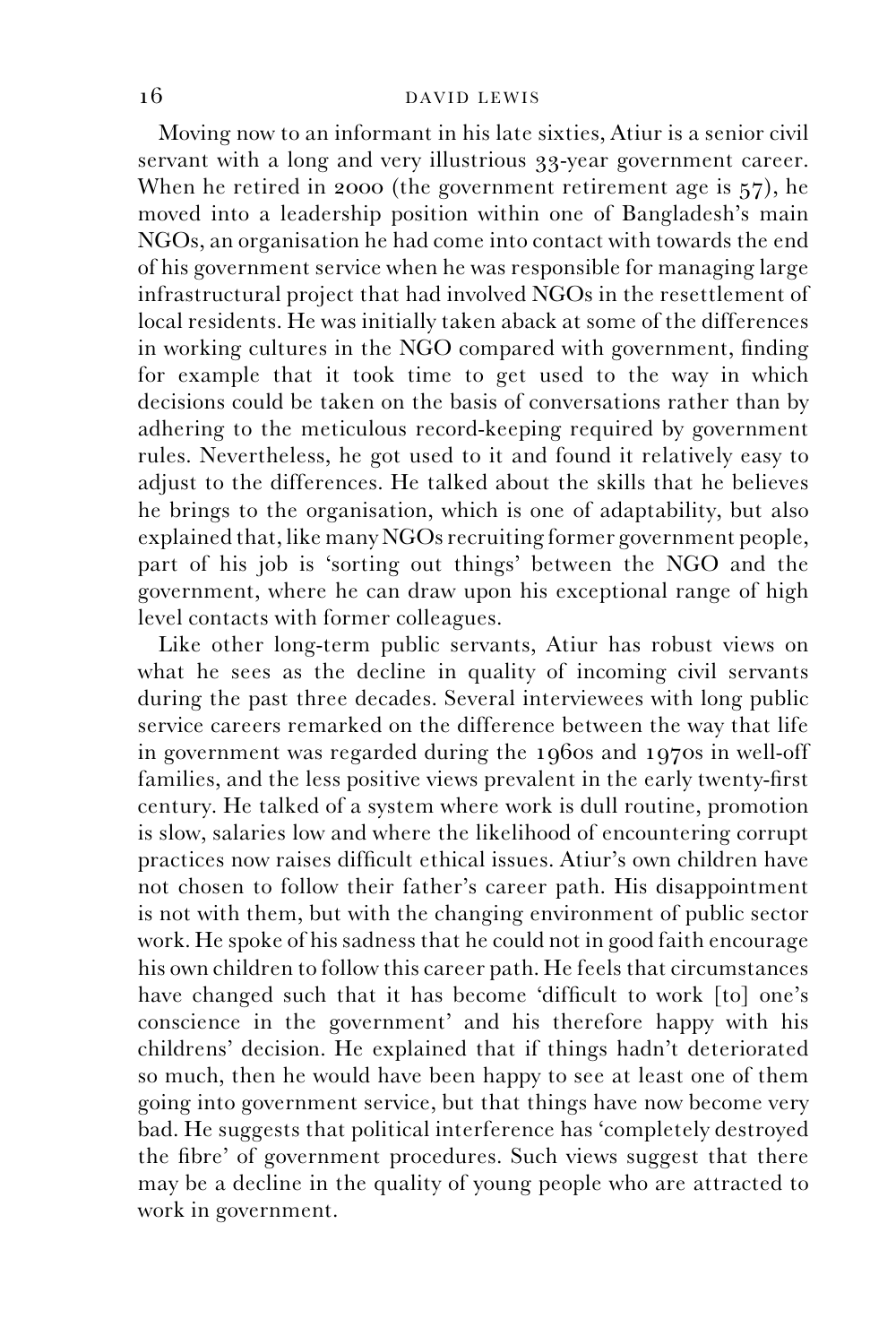The majority of people cross from government into the NGO sector as a form of escape—from low pay, uninspiring conditions or as a retirement activity. But there are also people who move from nongovernmental work into the public sector. One motivation for this is the decision to gain hands-on experience through NGO work before taking that experience into a public service role. Suraiya is one such person, an idealistic human rights lawyer in her late twenties who worked for several years with civil society groups (both as a student volunteer and later after leaving university in a professional job) before becoming a magistrate within the public judicial system. Suraiya's experience of student activism and subsequent work experience within the human rights NGO sector has in her view provided a valuable set of training and experience that has then helped inform her subsequent public sector career. Working with a small civil society group as a university student was a formative career experience for subsequent work within the public law system. She talked about how she had helped to found a student law group that organized public seminars and produced a range of publications and that 'it gave me confidence'.

Like many of the informants working in more 'radical' areas of the NGO sector, Suraiya comes from a middle class activist family with a history of 'left' student politics. Her uncle had been a freedom fighter (fighting the Pakistan army in 1971) and later a senior figure in the Communist Party. Engaged in acquiring expertise to become a human rights lawyer, this ideological focus was an important foundation for future work. It also contributed to her 'turning away' from formal political parties into what is sometimes called the 'non-traditional' politics of civil society activism, since she found student party politics unduly constraining. She spoke of how her work in the student organization had led her to build contacts more widely within the human rights field, and she later worked with some of these groups before moving into public sector work.

Rina's experience of cross-over is of a different kind, since she has not 'crossed over' in a literal sense, but instead has been active in both sectors simultaneously. A married woman in her early fifties, her family is typical of the local district level landowning elite, and has diversified its base from agriculture into a range of other well-placed positions during the last generation. She has a sister who is now a Joint Secretary, a brother who is a lawyer and another who is a high school teacher. Rina is a career politician who has been an activist and member of the Bangladesh Nationalist Party (BNP) since she was a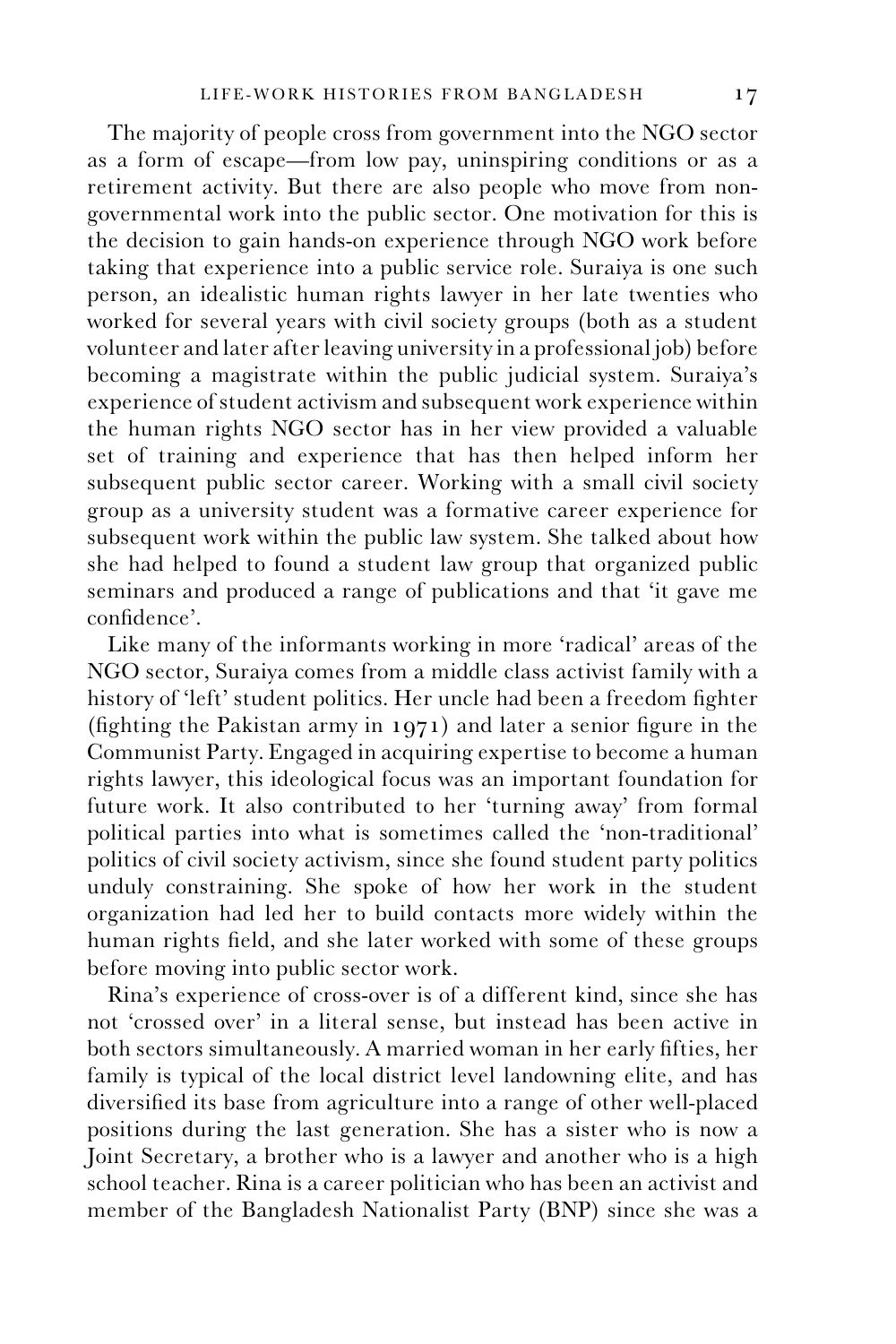student. Rina has combined a career of working in NGOs (eventually setting up her own NGO in her home area) with a lifetime of political activism with the BNP. From a middle class rural background, she has become firmly entrenched in the BNP political machinery, her talents having first been recognized by President Zia, the military ruler who was in power between 1975 and 1982. She was an MP between 2001 and 2006 on the basis of having built enough support within the party to gain one of the 30 seats reserved for women. We met in her apartment in the Sangsad Bhaban parliament building, part of her entitlement as a member of parliament. At the same time she has balanced her political work with a career in NGO work, initially with several international organizations and later establishing her own.

Rina's story is strongly suggestive of the ways in which the local world of NGO activities can interface with the wider world of politics and patronage. She said that it had been tough to combine politics during her weekends and her busy NGO work, but that it has helped her to build good relationships with people in her local community. She was eventually elected President of the BNP's National Women's Block for her District. Rina's own organisation is an NGO that undertakes a range of government-sponsored welfare work with women, such as distributing food to the poor as relief, or gifting saris to women at the *eid* holiday time, sponsors low-income households to send their children to school, and provides tube-wells in villages to improve facilities for safe drinking water. She has also used the NGO to organize pressure on the local elected Union Chairman who had received project money intended to improve sanitation in the area, but who had used the money for other purposes. By showing her skills as a community worker and local patron, she was able to consolidate support within local BNP supporter groups and ultimately to further her own political career. At the next election, she says, she aims to get herself elected as an MP through the conventional electoral route. She too is very critical of the ways that both NGOs and government servants are failing the country, saying that many NGOs are simply there to create jobs and make money, while 'our government officers do not think they are the servants of the people, they think they are the masters of the people'. By straddling the worlds of the governmental and the non-governmental, Rina's narrative helps to challenge the formal presentation of the ideas of state and civil society as separate that is common in donor and government accounts of Bangladesh's institutional landscape.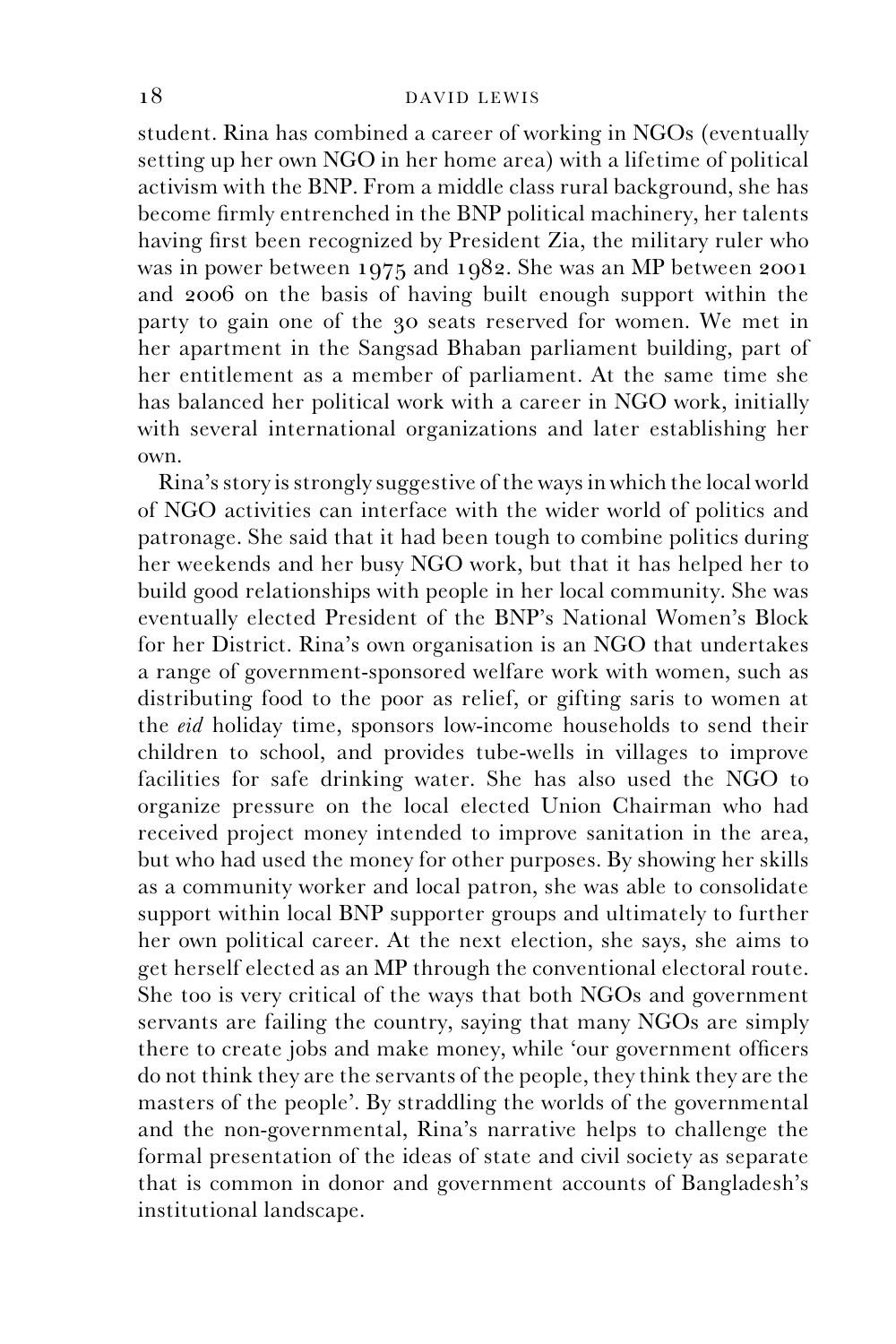# **Motivations for sector boundary crossing in Bangladesh**

Four different sets of motivations contribute to the phenomenon of 'consecutive' forms of boundary crossing. The first is income. Boundary-crossing takes place when relatively poorly-paid public officials opt to move out on 'lien' unpaid leave for up to five years into better-resourced development organisations, including NGOs, sometimes undertaking consultancy work where they can legitimately earn more. Such a move may often be tied to lifecycle pressures, such as when children are at college age. The second is career planning and exploration. Boundary-crossing takes place when recent young graduates experiment for a few years in one sector or the other in order to try to gain useful insights and experience before making a decision about their careers (or sometimes when family pressure to go into public service is being resisted). A third is the desire to gain relevant experience, sometimes in conjunction with the second above. Boundary-crossing takes place when the third sector is seen consciously as a place to gather relevant experience before building a public sector career (for example, in the case of someone wanting to make a career in the public law system, hands-on experience with gender and human rights work in an NGO or campaigning group may provide a useful training ground). Finally, there may be the motivation to work as a bridge-builder on behalf of an organisation. Boundary-crossing may occur when a retired government official is recruited by an NGO in order to play a bridging role in the sometimes difficult relationship with government using their knowledge, contacts and networks. This is particularly useful when providing pressure to overcome the frequent delays that arise in the funding and project-approval process, or when NGO-GO relations hit a period of tension.

When it comes to 'extensive' forms of boundary crossing, three sets of factors are visible in the life histories, although such movements and relationships are frequently less obviously visible than the consecutive shifts. The first is the role of personal relationships, where importance is attached to affective ties based on relation by marriage, shared student activist experiences, university cohort ('batch-mate'), former colleague, or coming from the same part of the country. The second is political patronage, where an individual may use NGO work as part of a strategy to provide resources to members of communities who may then back a person's political career. Finally, there is kinship, with an increasing importance of NGO-related activities observed within middle-class household livelihood strategies which may include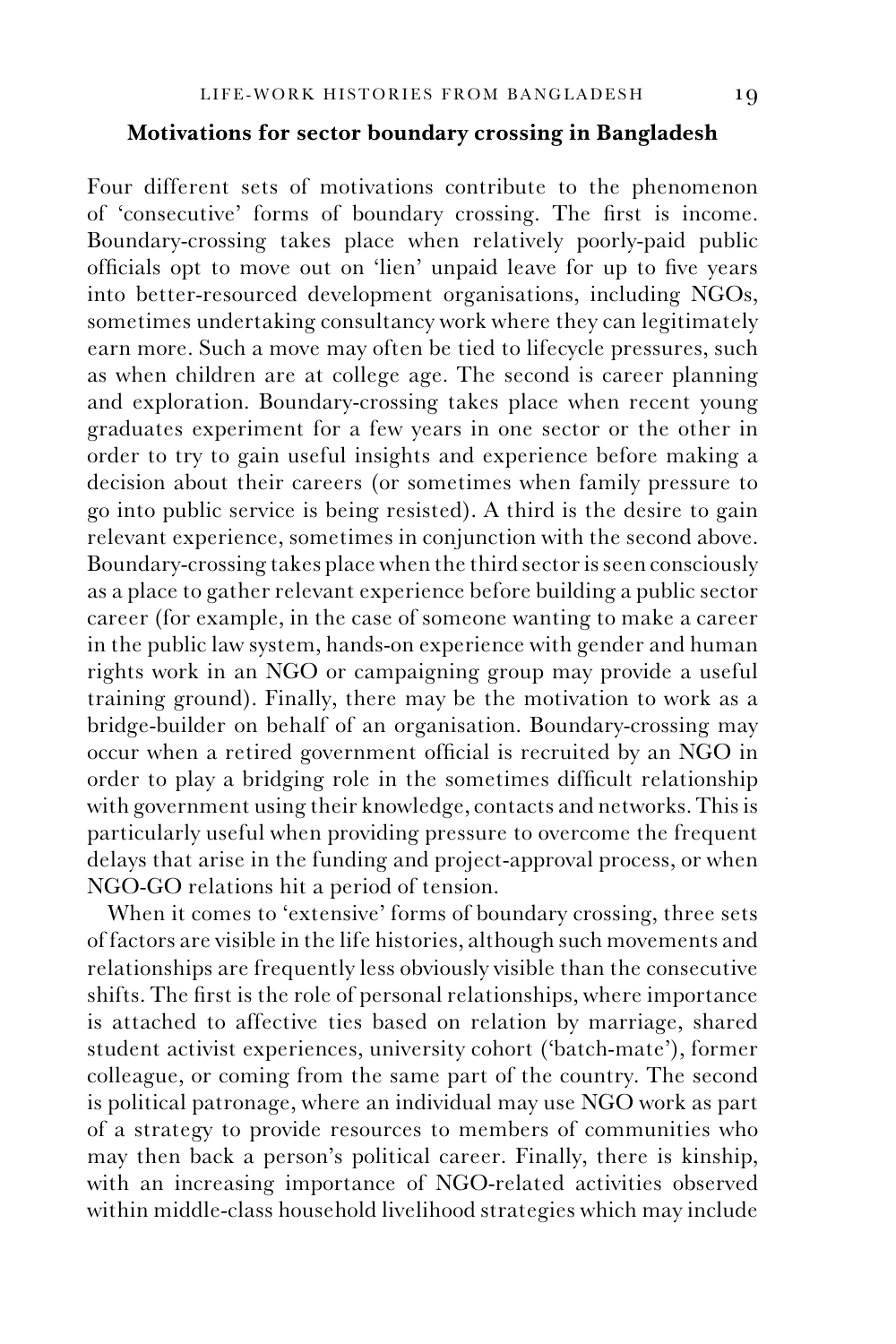what Hilhorst<sup>37</sup> has called 'NGO-ing' alongside other activities in the public and private sectors. A family may include involvement in both the government and the NGO sectors simultaneously as part of a strategy to maintain political involvements and manage resources through patron-client relationships. This can be set alongside the more familiar pattern of family-based ownership of private sector assets in the business sector.<sup>38</sup>

As well as smoothing bureaucratic problems, informal personal relationships are also found to structure operational aspects of the relationship between government and NGOs. Even before the subject of government-NGO relations and partnerships became a policy issue in the late 1980s, there were practical relationships being worked out in the field at local level. For example, this is apparent from Atiur's life-work history. As a young Deputy Commissioner (DC) in a District South of Dhaka, he came into contact with an old university acquaintance in the field, then working as an NGO manager. As the two spent time together, Atiur became interested in his friend's NGO work and got to know some of its staff and their work. Eventually, he arranged for an abandoned government building to be used by the NGO as a children's hospital. A few years later, when he had risen to a more senior post in the civil service, he returned for a visit and spent a day with them whilst the NGO was attempting a self-help, small mud-road building project. He was then able to persuade the Deputy Commissioner of Development to take an interest in the project and formalize it as a local government project.

As Mosse shows in his ethnography of a development project in western India,<sup>39</sup> policy ideas do not usually correspond well with patterns of practice 'on the ground', but instead operate according to a different logic—one that is more concerned with stabilising coherent representations of social action and to enrolling political support. The three-sector policy model has increasingly become part of the way in which society and politics in Bangladesh have been 'ordered' within international discourses of 'good governance', making the boundary between the governmental and the non-governmental sectors into a

 $^{37}$  Hilhorst, Dorothea. (2003). The Real World of NGOs: Discourses, Diversity and Development. London: Zed Books.

<sup>&</sup>lt;sup>38</sup> Uddin, Shahzad. (2005). 'Privatisation in Bangladesh: The emergence of 'Family Capitalism'. *Development and Change* **36,1:** 157182.

<sup>&</sup>lt;sup>39</sup> Mosse, David. (2005). Cultivating Development: An Ethnography of Aid Policy and Practice. London and Ann Arbor, MI: Pluto Press.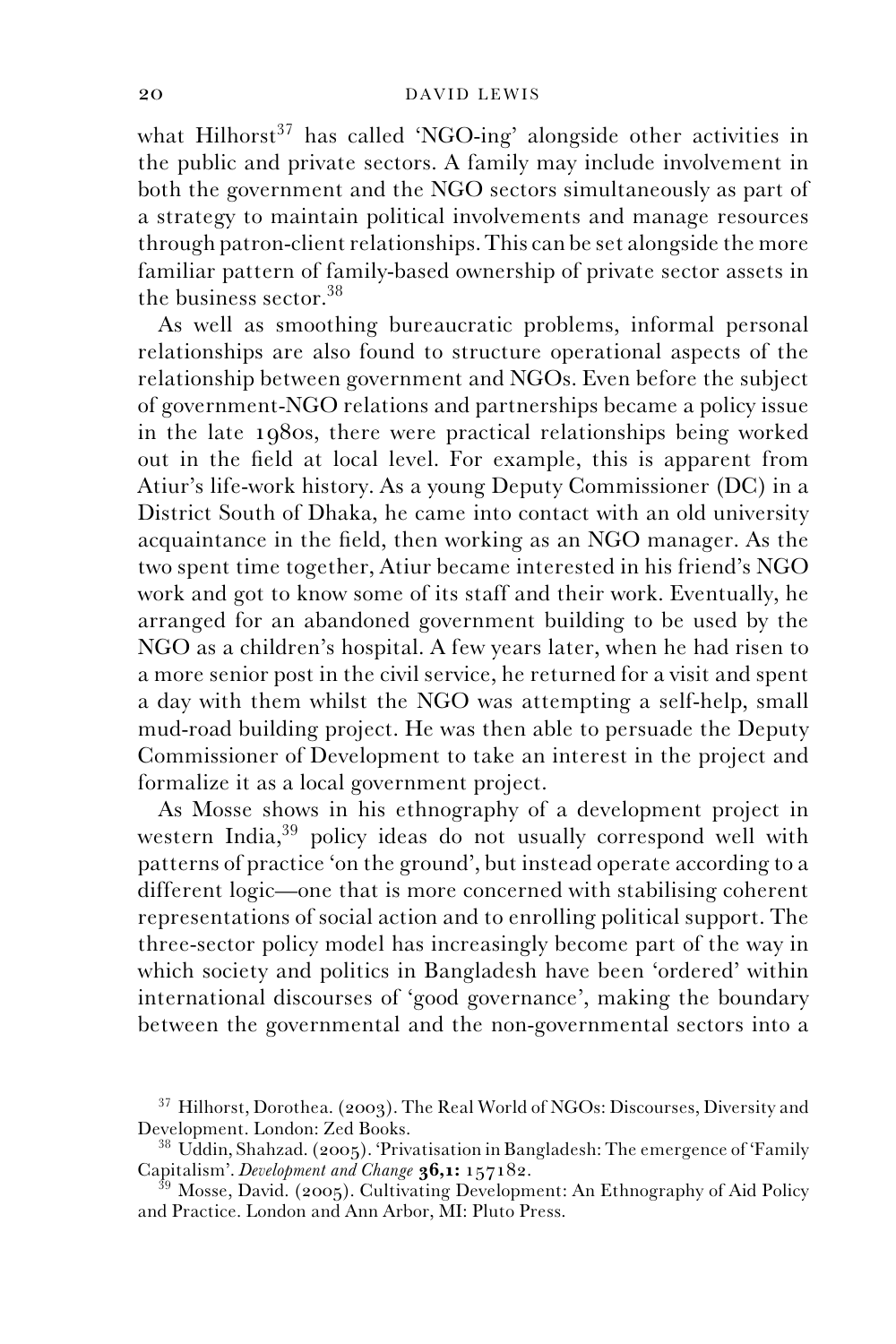key organizing principle. The boundary is presented as being essential to the way in which donor governance models have aimed to construct synergistic partnerships between government, the market place and NGOs.40 Despite their pervasiveness, such distinctions often remain oversimplified and strikingly at odds with people's perceptions of both the boundaries themselves and the types of activities that take place across them.

At the same time, once constructed, such boundaries have to be managed and, at times, policed. There have been several events in recent years that show that this has become an increasingly controversial topic. One concerns the dispute about the boundary between the business and non-governmental sectors. The increasing level of business activities undertaken by some NGOs in pursuit of reducing their external dependence has been challenged by those in the business sector who accuse NGOs of unfair competition (since they do not have to pay tax) and this has now been resolved in favour of the commercial lobby. $41$  More relevant to the present discussion was the allegation made by the BNP government in 2002 against a small group of influential NGOs claiming that it had been politically active in supporting the opposition during the 2001 election campaign. This resulted in several NGO leaders and staff being arrested, and in the looting of some NGO field offices around the country, as well as in the marginalization of the main NGO umbrella organization and the creation of a new, more government-friendly national federation of NGOs.

The implications of the 'comparative advantage' idea that underpins the three-sector policy model are that the NGOs tend to be less bureaucratic and hierarchical, more likely to reward innovation and initiative, driven by values as much as by formal rules, and are more flexible than government agencies in their response to problems and challenges.<sup>42</sup> The life-work histories of experiences of boundary crossers are useful because they allow us to investigate these issues in more depth through the eyes of individuals who have experienced both types of organization at first-hand. Differences in organizational

<sup>40</sup> Lewis, David. (2010). 'Disciplined activists, unruly brokers? Exploring the boundaries between non-governmental organisations, donors and state in Bangladesh', in *Varieties of Activist Experience: Civil Society in South Asia*, edited by David

<sup>&</sup>lt;sup>41</sup> Sidel, Mark. (2004). 'States, markets and the nonprofit sector in South Asia...'.<br><sup>42</sup> Edwards, M. and Hulme, D. (eds) (1992) *Making A Difference: NGOs and Development* 

*in a Changing World*, London: Earthscan Publications; Lewis (2005).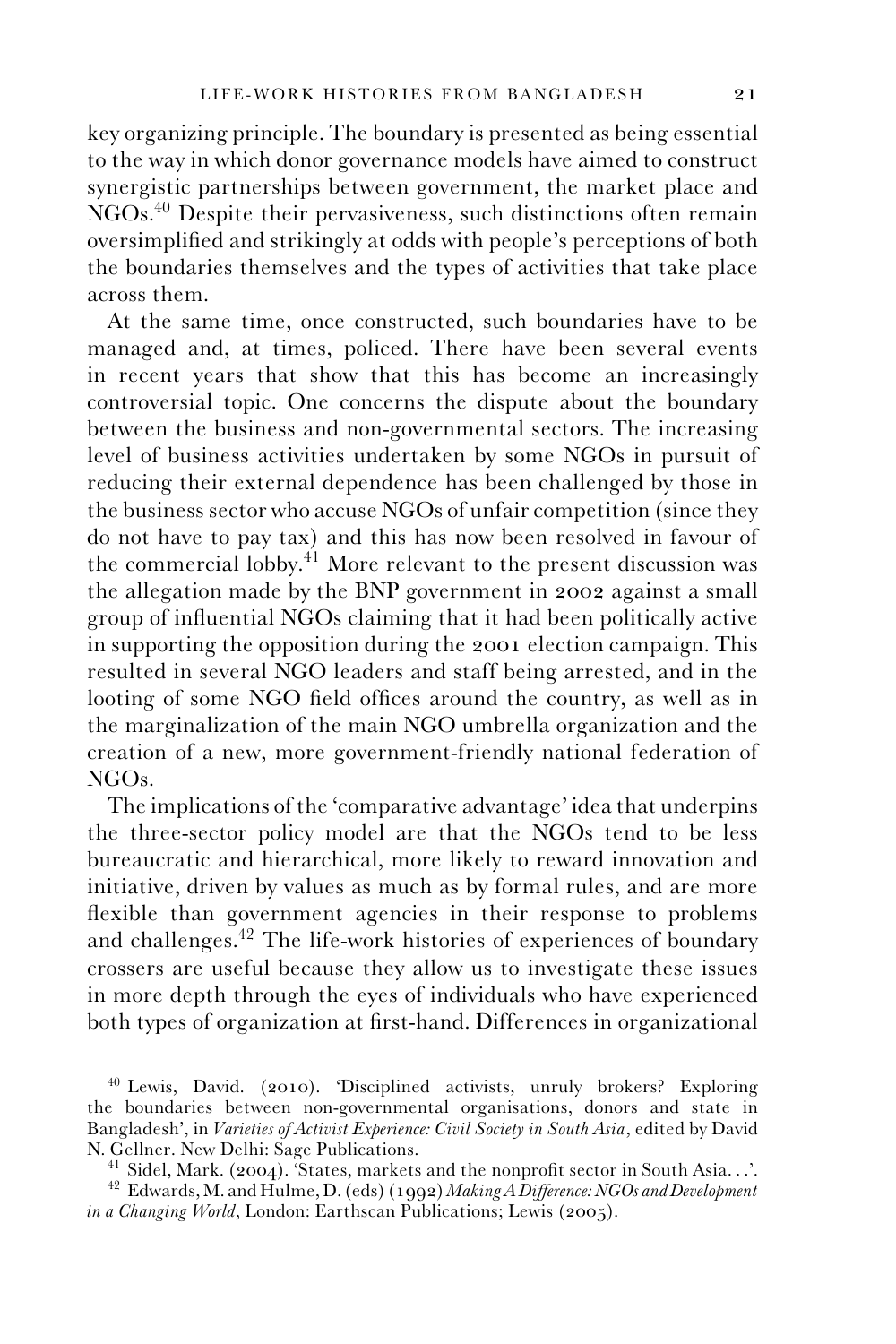culture between government and NGOs are experienced directly by people who move between them. Descriptions of these transitions figure strongly in the life-work histories. While generalizations about the two sectors are problematic, such distinctions still remain an important component of the way in which people in both government and NGOs define themselves and their organizations—often in opposition to each other based on caricature, rather than on accurate information.

# **Conclusion**

One of the main strengths of the life history method is the way it helps to make visible 'the interconnectedness between individual narratives and understandings of wider social contexts'.43 Boundaries and borders, and the conflicts and ambiguities which surrounds them, form a recurring theme in the history of Bengal, yet as Van Schendel points out, they have long been neglected by social scientists and are only now receiving closer attention.<sup>44</sup> New interest is in part a result of new concerns with neoliberal 'processes of global restructuring' which help to place borders and boundaries of various kinds, and the activities which take place across and around them, into sharper relief. Yet not all boundary-making takes a clearly geographical or spatial form, but instead relates to institutional life and social space. This paper has focused on the different, though related, boundary which exists between the state and the 'non-governmental' sector which, like Van Schendel's 'borderlands', encompasses a set of important tensions around resources, citizenship and culture, and which can operate symbolically within contested historical and contemporary narratives of legitimacy and identity. The boundary maintenance work undertaken by the Bangladesh state in relation to the nongovernmental sector, highlighted within the life history data, tells us more about the ways in which its legitimacy is constructed.

An analysis of the life-work histories of the boundary-crossers is therefore instructive on four main counts. First, the narratives tell

<sup>43</sup> Kothari, Uma and David Hulme. (2004). 'Narratives, stories and tales: understanding poverty dynamics through life histories'. Global Poverty Research Group, Institute for Development Policy and Management (IDPM), University of

<sup>&</sup>lt;sup>44</sup> Van Schendel, Willem. (2005) 'The Bengal Borderlands...'.